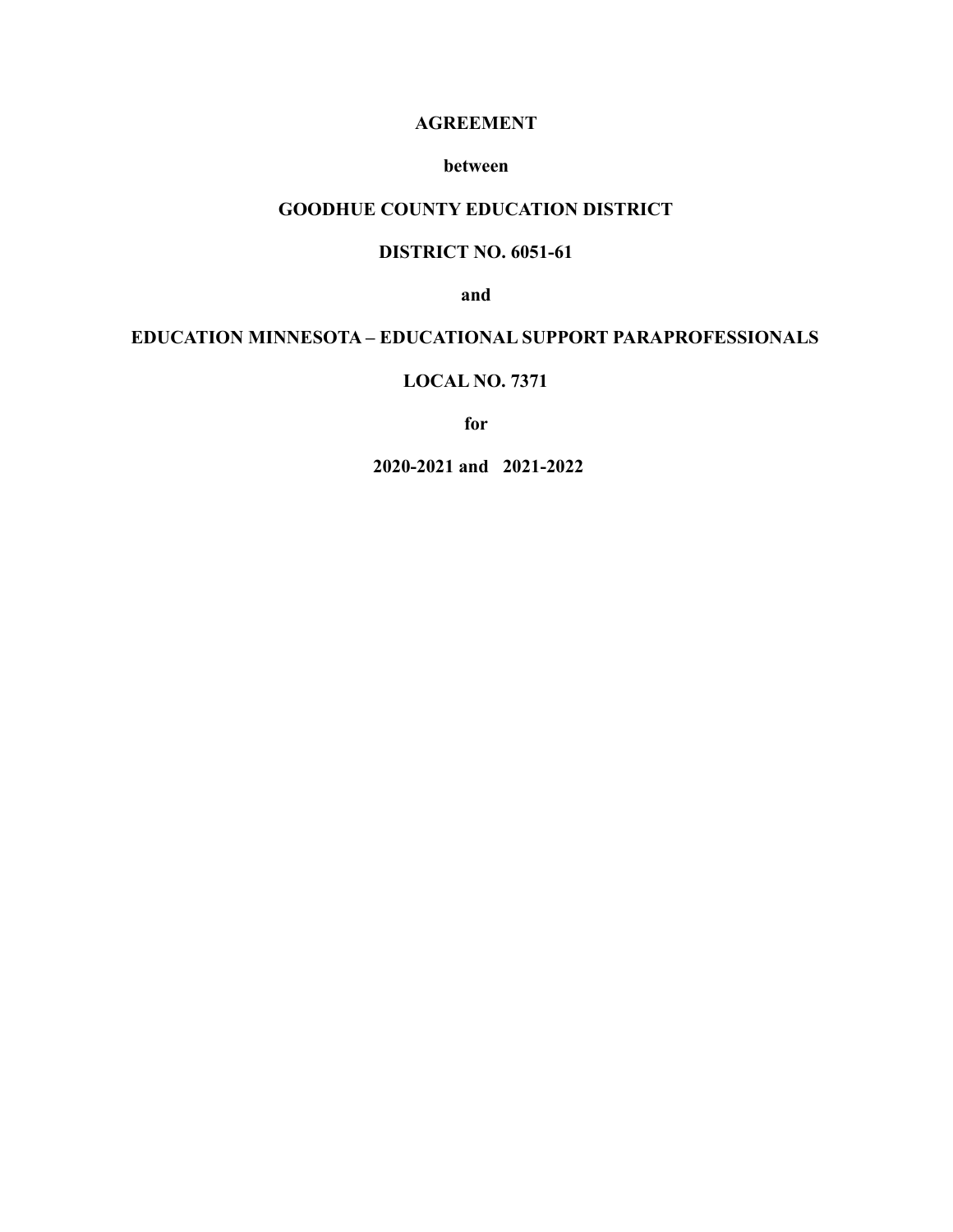# **TABLE OF CONTENTS**

| <b>ARTICLE I</b><br>Section 1 - Parties | <b>PURPOSE</b>                                                                    | $\mathbf{1}$                               |
|-----------------------------------------|-----------------------------------------------------------------------------------|--------------------------------------------|
| <b>ARTICLE II</b>                       | RECOGNITION OF EXCLUSIVE REPRESENTATIVE<br>Section 1 - Recognition                | $\mathbf{1}$                               |
|                                         | Section 2 - Appropriate Unit                                                      | $\mathbf{1}$                               |
| <b>ARTICLE III</b>                      | <b>DEFINITIONS</b>                                                                |                                            |
|                                         | Section 1 - Terms and Conditions of Employment                                    | $\mathbf{1}$                               |
|                                         | Section 2 - Paraprofessional                                                      | $\mathbf{1}$                               |
|                                         | Section 3 - Education District                                                    | $\begin{array}{c} 2 \\ 2 \\ 2 \end{array}$ |
| Section 4 - Director                    |                                                                                   |                                            |
|                                         | Section 5 - Other Terms                                                           |                                            |
| <b>ARTICLE IV</b>                       | <b>EDUCATION DISTRICT RIGHTS</b>                                                  |                                            |
|                                         | Section 1 - Inherent Managerial Rights                                            | $\overline{2}$                             |
|                                         | Section 2 - Education District Board Responsibilities                             | $\begin{array}{c} 2 \\ 2 \\ 3 \end{array}$ |
|                                         | Section 3 - Effect of Laws, Rules, and Regulations                                |                                            |
|                                         | Section 4 - Reservation of Managerial Rights                                      |                                            |
|                                         | ARTICLE V PARAPROFESSIONAL RIGHTS                                                 |                                            |
|                                         | Section 1 - Right to Views                                                        | 3                                          |
|                                         | Section 2 - Right to Join                                                         | $\frac{3}{3}$                              |
|                                         | Section 3 - Request for Dues Check Off                                            |                                            |
|                                         | Section 4 - Fair Share Fee                                                        | $\overline{4}$                             |
|                                         | Section 5 - Personnel Files                                                       | $\overline{4}$                             |
|                                         | Section 6 - Exclusive Representative Leave                                        | 5                                          |
|                                         | Section 7 - Communicating with Members                                            | 5                                          |
| <b>ARTICLE VI</b>                       | BASIC SCHEDULE AND RATE OF PAY                                                    |                                            |
|                                         | Section 1 - Basic Compensation                                                    | 5                                          |
|                                         | Section 2 - Salary Schedules                                                      | 6                                          |
|                                         | Section 3 - New Paraprofessional                                                  | 6                                          |
|                                         | Section 4 - Education District Discretion                                         | 6                                          |
|                                         | Section 5 - Increment Step                                                        | $\tau$                                     |
|                                         | Section 6 - Pay Deductions                                                        | $\overline{7}$                             |
|                                         | Section 7 - Payment for Summer Work                                               | $\tau$                                     |
|                                         | Section 8 - Incentive Pay                                                         | $\overline{7}$                             |
| <b>ARTICLE VII</b>                      | <b>GROUP INSURANCE</b>                                                            |                                            |
| Section 1 - Selection                   |                                                                                   | 8                                          |
|                                         | Section 2 - Health, Hospitalization, Dental, Long-Term Disability (LTD), Life Ins | 8                                          |
|                                         | Section 3 - Claims Against the Education District                                 | 8                                          |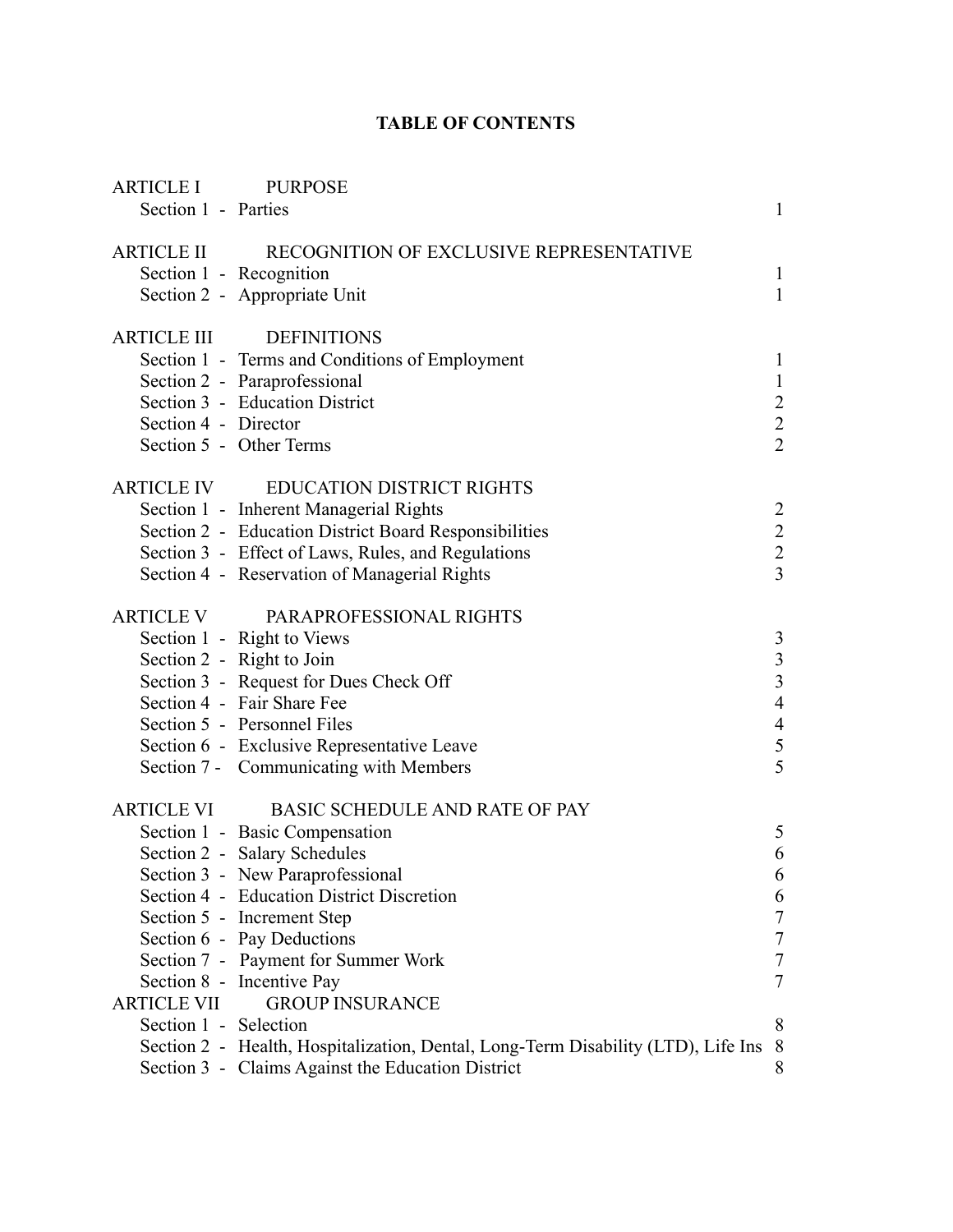|                          | ARTICLE VIII LEAVES OF ABSENCE                                                     |          |
|--------------------------|------------------------------------------------------------------------------------|----------|
| Section 1 - Sick Leave   |                                                                                    | 9        |
|                          | Section 2 - Workers' Compensation                                                  | 10       |
|                          | Section 3 - Bereavement Leave                                                      | 10       |
|                          | Section 4 - Personal Leave                                                         | 11       |
|                          | Section 5 - Family Medical Leave                                                   | 12       |
| Section 6 - Jury Service |                                                                                    | 12       |
|                          | Section 7 - Military Leave                                                         | 12       |
|                          | Section 8 - Medical Leave                                                          | 12       |
|                          | Section 9 - Holiday Pay                                                            | 13       |
|                          | Section 10 - General Leaves of Absence                                             | 13       |
|                          | Section 11 - Sick Leave Bank                                                       | 13       |
|                          | ARTICLE IX HOURS OF SERVICE                                                        |          |
|                          | Section 1 - Basic Work Year                                                        | 14       |
|                          | Section 2 - Building Hours                                                         | 14       |
|                          | Section 3 - Additional Activities                                                  | 15       |
|                          | Section 4 - Emergency Days                                                         | 15       |
|                          |                                                                                    |          |
| <b>ARTICLE X</b>         | LENGTH OF THE SCHOOL YEAR                                                          |          |
|                          | Section 1 - Established Calendar                                                   | 15<br>15 |
|                          | Section 2 - Modifications in Calendar, Length of School Day                        |          |
| <b>ARTICLE XI</b>        | <b>VACANCIES</b>                                                                   |          |
| Section 1 - Vacancies    |                                                                                    | 16       |
| <b>ARTICLE XII</b>       | <b>SENIORITY AGREEMENT</b>                                                         |          |
|                          | Section 1 - Seniority Agreement                                                    | 16       |
|                          | Section 2 - Reduction of Workforce                                                 | 17       |
| Section 3 - Recall       |                                                                                    | 18       |
|                          |                                                                                    |          |
|                          | ARTICLE XIII MISCELLANEOUS                                                         |          |
|                          | Section 1 - Meet and Confer                                                        | 18       |
|                          | ARTICLE XIV GRIEVANCE PROCEDURE                                                    |          |
|                          | Section 1 - Grievance Definition                                                   | 19       |
|                          | Section 2 - Representation                                                         | 19       |
|                          | Section 3 - Definitions and Interpretations                                        | 19       |
|                          | Section 4 - Time Limitation and Waiver                                             | 20       |
|                          | Section 5 - Adjustment of Grievance<br>Section 6 - Education District Board Review | 20       |
|                          |                                                                                    | 21       |
|                          | Section 7 - Denial of Grievance                                                    | 21       |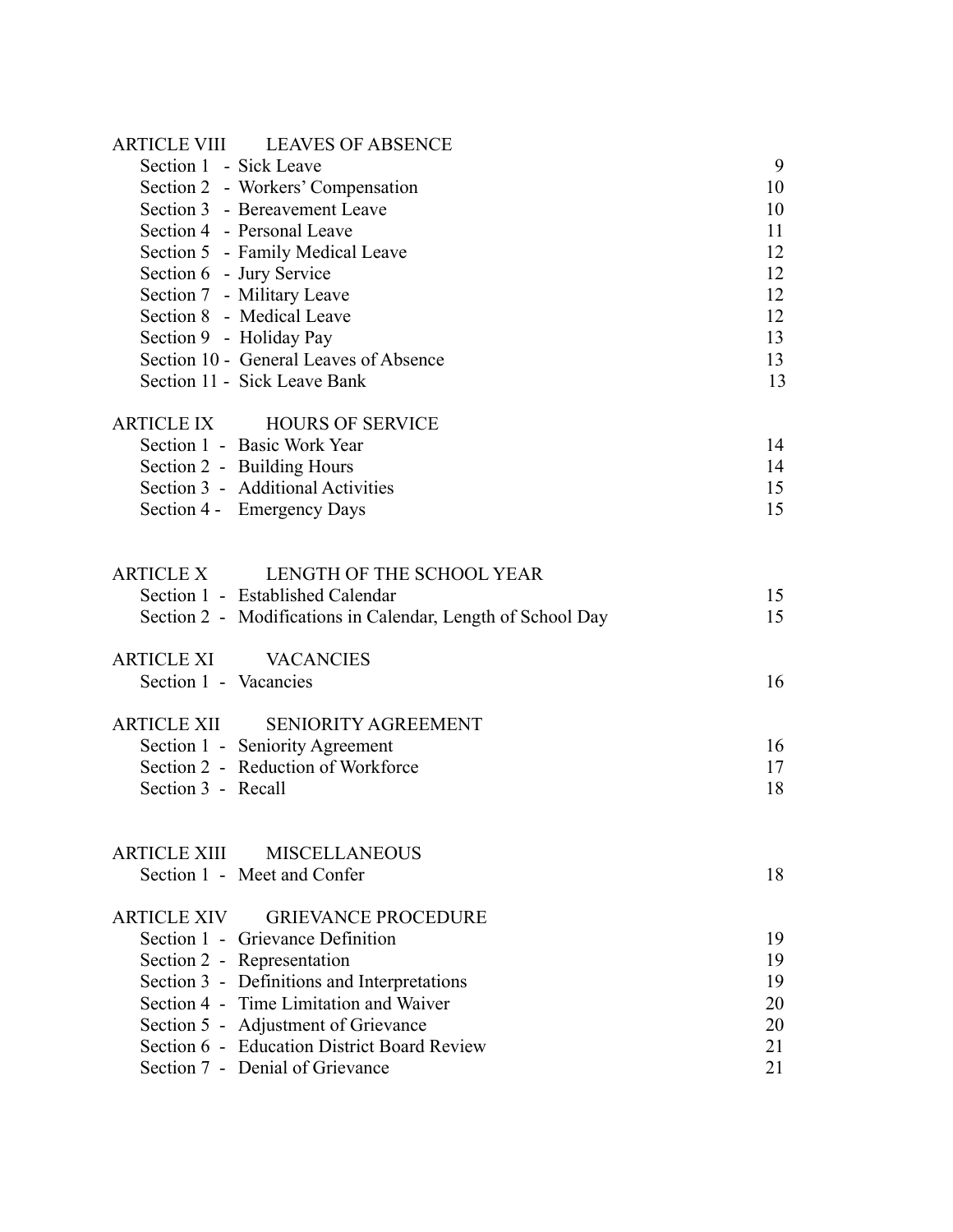|                                                       | Section 8 - Arbitration Procedures                                           | 21 |
|-------------------------------------------------------|------------------------------------------------------------------------------|----|
|                                                       | Section 9 - Election of Remedies and Waiver                                  | 23 |
|                                                       |                                                                              |    |
|                                                       | ARTICLE XV SUSPENSION WITHOUT PAY                                            |    |
|                                                       | Section 1 - Discipline, Suspension and Dismissal of School District Employee | 24 |
|                                                       | Section 2 - Without Pay                                                      | 24 |
| Section 3 - Notice                                    |                                                                              | 24 |
| Section 4 - Hearing                                   |                                                                              | 24 |
| Section 5 - Grievance                                 |                                                                              | 24 |
|                                                       |                                                                              |    |
|                                                       | ARTICLE XVI DURATION                                                         |    |
|                                                       | Section 1 - Terms and Reopening Negotiations                                 | 25 |
| Section 2 - Effect                                    |                                                                              | 25 |
| Section 3 - Finality                                  |                                                                              | 25 |
|                                                       | Section 4 - Severability                                                     | 25 |
|                                                       |                                                                              |    |
| Witness                                               |                                                                              | 26 |
| Insurance Contributions – SCHEDULE A                  |                                                                              | 27 |
| Salary Schedule 2020-2021 2021-2022 – SCHEDULE B      |                                                                              |    |
| Tax Deferred, Matching Contribution Plan - SCHEDULE C |                                                                              |    |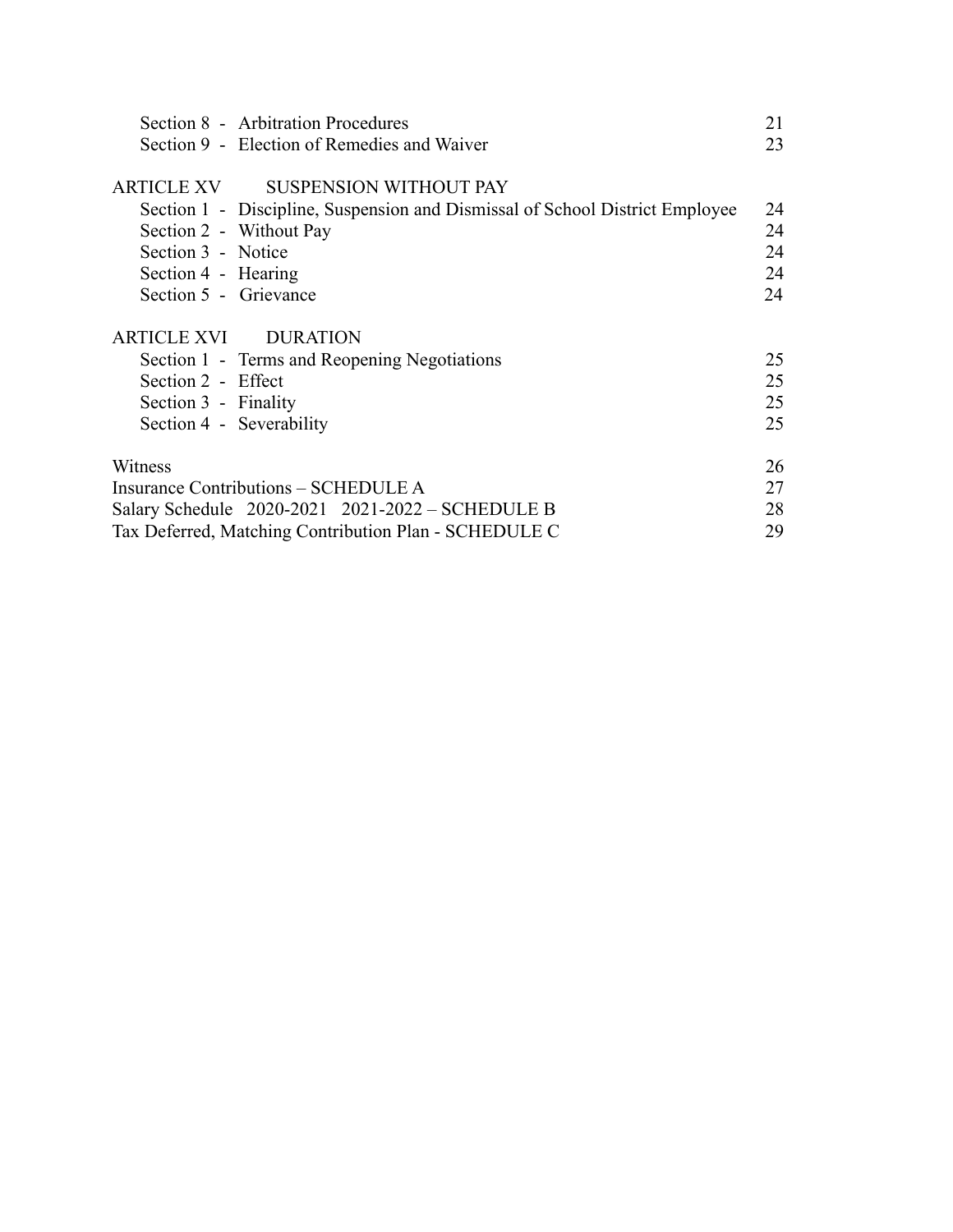# **ARTICLE I PURPOSE**

**SECTION 1. PARTIES:** This Agreement is entered into between Goodhue County Education District, Red Wing, Minnesota, hereinafter referred to as the Education District, and the Education Minnesota - Educational Support Professionals, Local No. 7371, hereinafter referred to as exclusive representative, pursuant to and in compliance with the Public Employment Labor Relations Act of 1971, as amended, hereinafter referred to as the PELRA, to provide the terms and conditions of employment for paraprofessionals.

#### **ARTICLE II**

## **RECOGNITION OF EXCLUSIVE REPRESENTATIVE**

**SECTION 1. RECOGNITION:** In accordance with the PELRA, the Education District recognizes Education Minnesota - Educational Support Professionals, Local No. 7371, as the exclusive representative of paraprofessionals employed by the Education District, which exclusive representative shall have those rights and duties as prescribed by the PELRA and as described in this Agreement.

**SECTION 2. APPROPRIATE UNIT:** The exclusive representative shall represent all the paraprofessionals of the Education District as defined in this Agreement and in the PELRA.

# **ARTICLE III**

#### **DEFINITIONS**

**SECTION 1. TERMS AND CONDITIONS OF EMPLOYMENT:** The term, "terms and conditions of employment," means the hours of employment, the compensation therefore including fringe benefits, except retirement contributions or benefits, and the Education District's personnel policies affecting the working conditions of the employees.

**SECTION 2. PARAPROFESSIONAL:** The word, "paraprofessional," shall mean all persons in the appropriate unit employed by the Education District, who are public employees within the meaning of Minn. Stat. 179A.03, subd. 14, excluding supervisory, confidential and all other employees excluded by law.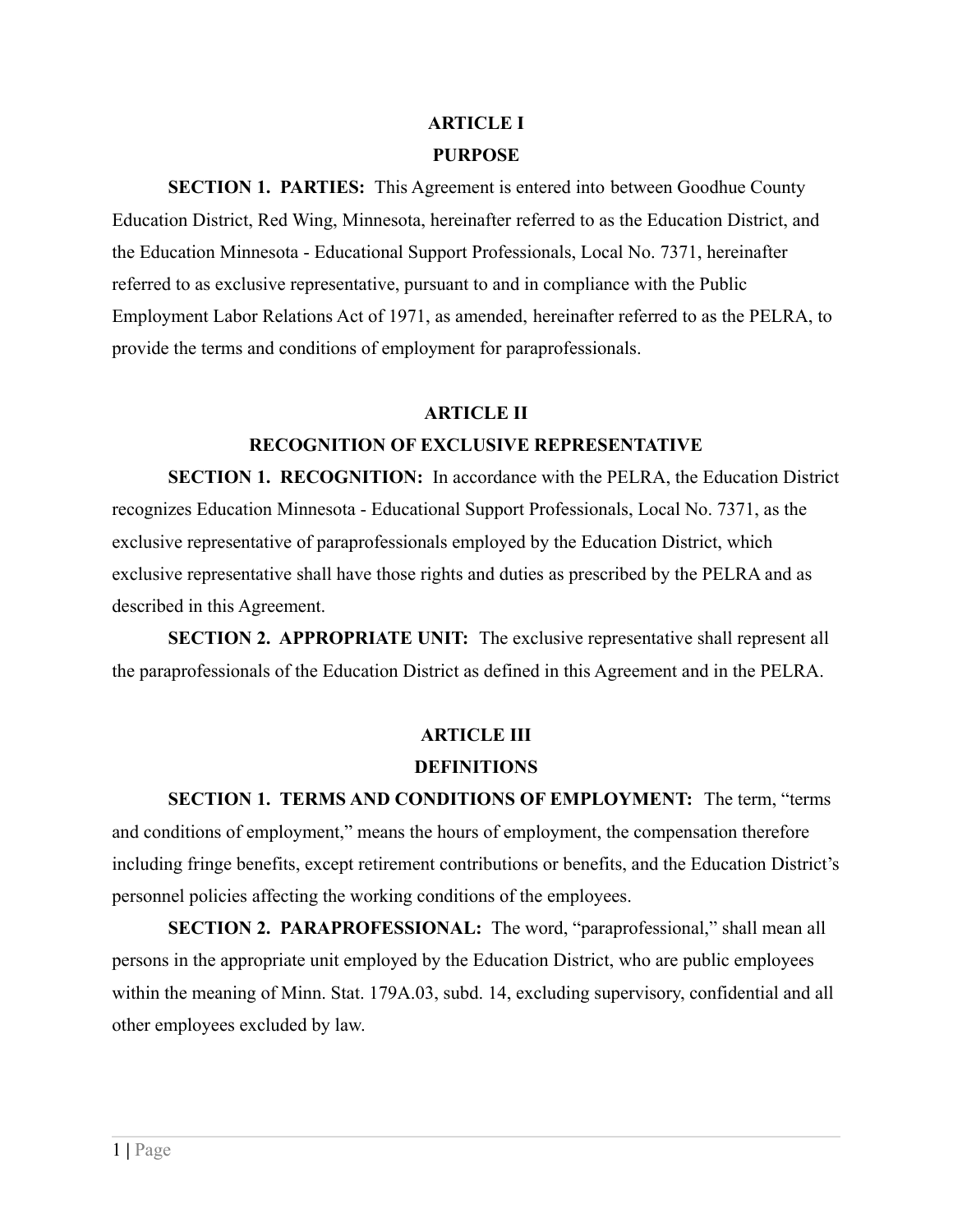**SECTION 3. EDUCATION DISTRICT:** For purposes of administering this Agreement, the term, "Education District," shall mean the Education District Board or its designated representative(s).

**SECTION 4. DIRECTOR:** The word, "Director," shall mean the Education District Executive Director who is the chief administrative officer.

**SECTION 5. OTHER TERMS:** Terms not defined in this Agreement shall have those meanings as defined by the PELRA.

# **ARTICLE IV**

### **EDUCATION DISTRICT RIGHTS**

**SECTION 1. INHERENT MANAGERIAL RIGHTS:** The exclusive representative recognizes that the Education District is not required to meet and negotiate on matters of inherent managerial policy, which include, but are not limited to, such areas of discretion or policy as the functions and programs of the Education District, its overall budget, utilization of technology, the organizational structure, and selection and direction and number of personnel.

**SECTION 2. EDUCATION DISTRICT BOARD RESPONSIBILITIES:** The exclusive representative recognizes the right and obligation of the Education District Board to efficiently manage and conduct the operation of the Education District within its legal limitations and with its primary obligation to provide educational opportunity for the students of its member school districts.

**SECTION 3. EFFECT OF LAWS, RULES, AND REGULATIONS:** The exclusive representative recognizes that all paraprofessionals covered by this Agreement shall perform the services prescribed by the Education District Board and shall be governed by the laws of the State of Minnesota, and by Education District Board rules, regulations, directives, and orders issued by properly designated officials of the Education District. The exclusive representative also recognizes the right, obligation, and duty of the Education District Board and its duly designated officials to promulgate rules, regulations, and directives, from time to time, as deemed necessary by the Education District Board insofar as such rules, regulations, and directives, are not inconsistent with the terms of this Agreement. The exclusive representative also recognizes that the Education District, all paraprofessionals covered by this Agreement, and all provisions of this Agreement are subject to the laws of the State of Minnesota, Federal laws,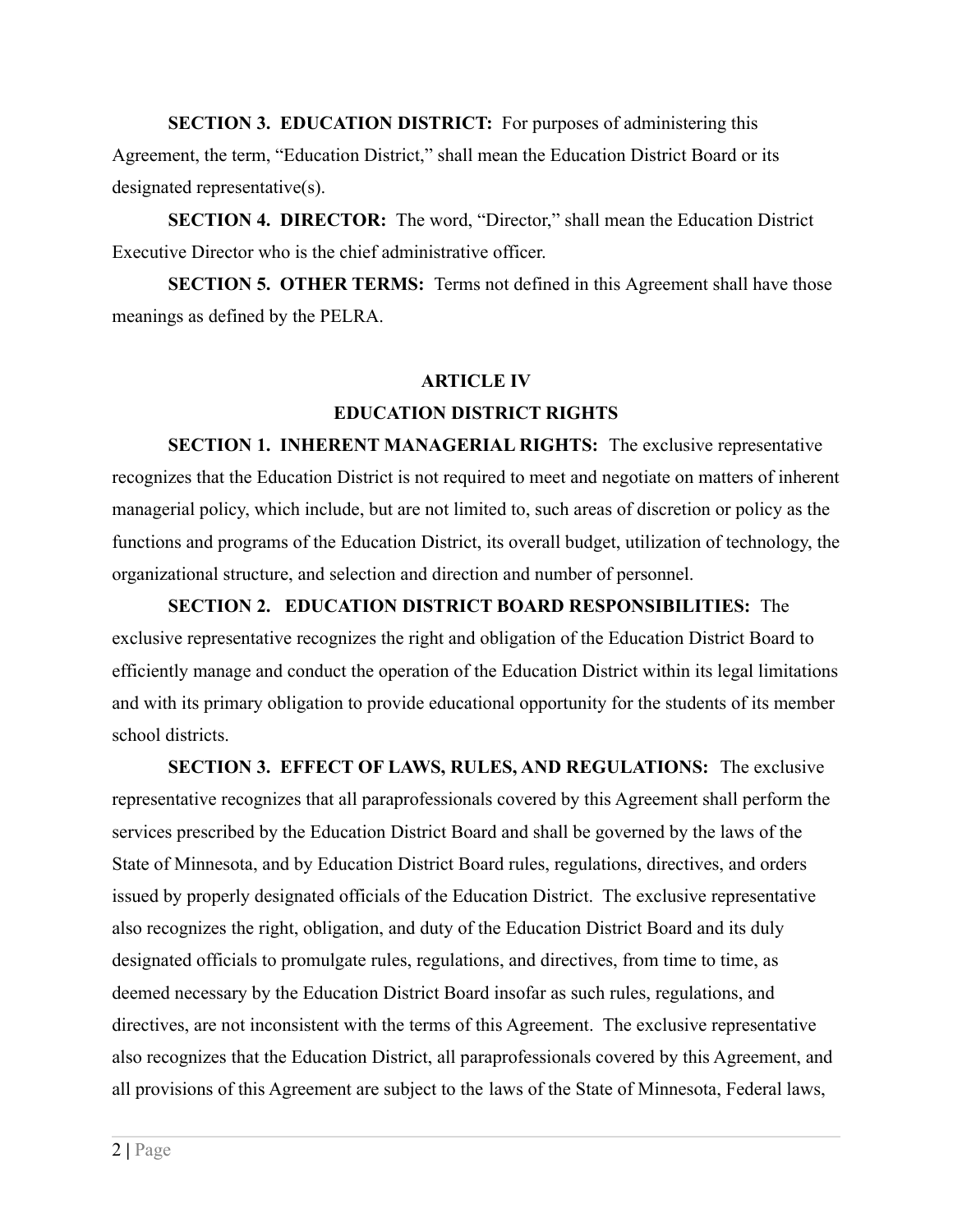rules and regulations of the State Department of Education, and valid rules, regulations, and orders of State and Federal governmental agencies. Any provision of this Agreement found to be in violation of any such laws, rules, regulations, and directives, or orders, shall be null and void and without force and effect.

**SECTION 4. RESERVATION OF MANAGERIAL RIGHTS:** The foregoing enumeration of rights and duties shall not be deemed to exclude other inherent managerial rights and managerial functions, and all managerial rights and managerial functions not expressly delegated in this Agreement are reserved to the Education District.

#### **ARTICLE V**

#### **PARAPROFESSIONAL RIGHTS**

**SECTION 1. RIGHT TO VIEWS:** Pursuant to the PELRA, nothing contained in this Agreement shall be construed to limit, impair, or affect the right of any paraprofessional or his/her representative to the expression or communication of a view, grievance, complaint, or opinion on any matter related to the conditions or compensation of public employment or their betterment, so long as the same is not designed to and does not interfere with the full, faithful, and proper performance of the duties of employment or circumvent the rights of the exclusive representative.

**SECTION 2. RIGHT TO JOIN:** Pursuant to the PELRA, paraprofessionals shall have the right to form and join labor or employee organizations and shall have the right not to form and join such organizations. Paraprofessionals in an appropriate unit shall have the right, by secret ballot, to designate an exclusive representative for the purpose of negotiating grievance procedures and the terms and conditions of employment for such paraprofessionals.

**SECTION 3. REQUEST FOR DUES CHECK OFF:** The exclusive representative shall be allowed dues check off for its members, provided that dues check off and the proceeds thereof shall not be allowed to any exclusive representative that has lost its right to dues check off pursuant to the PELRA. Upon receipt of a properly executed authorization card of the paraprofessional involved, the Education District will deduct from the paraprofessional's paycheck the dues that the paraprofessional has agreed to pay to the paraprofessional's organization.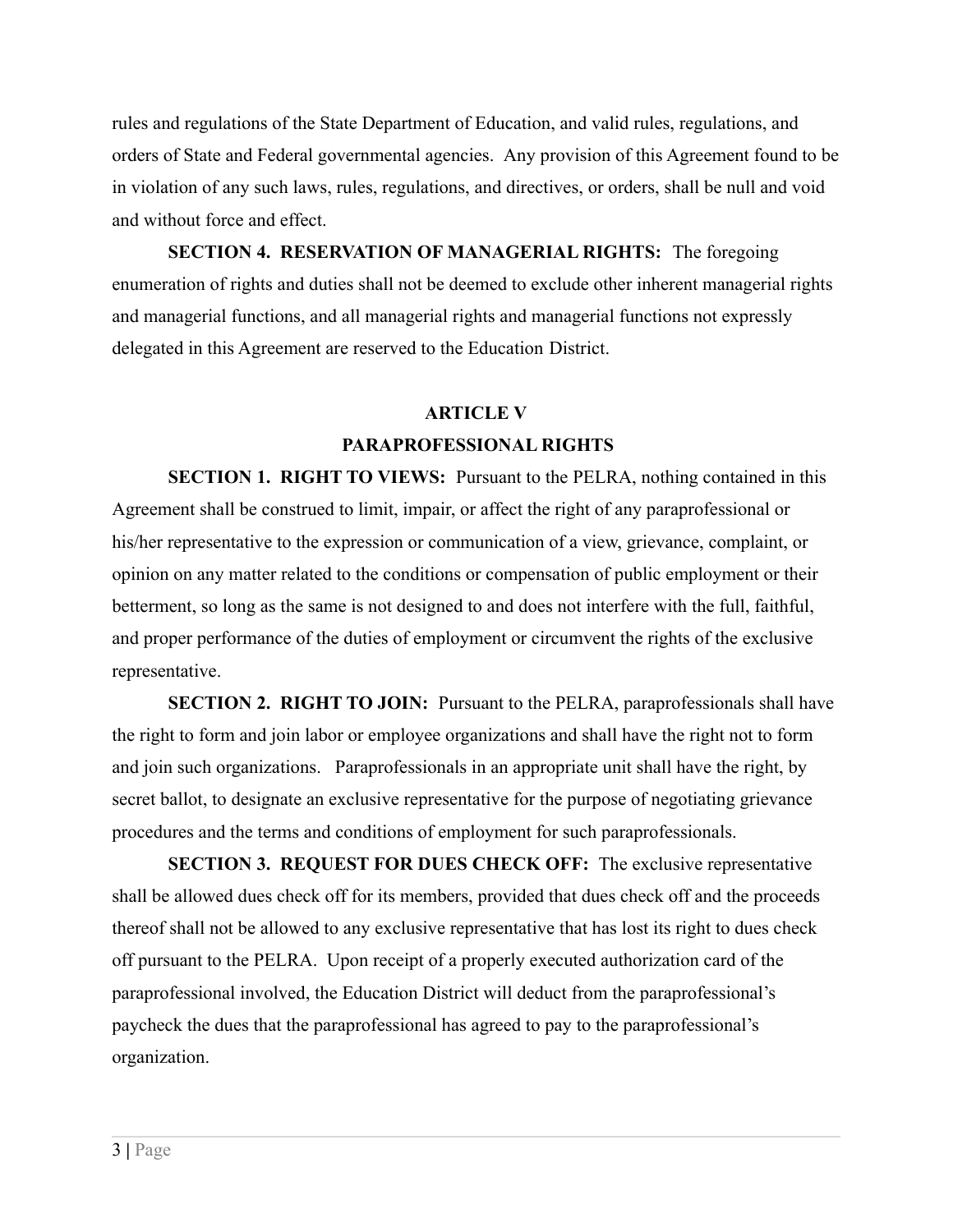**SECTION 4**. **FAIR SHARE FEE:** In accordance with the PELRA, any

paraprofessional included in the appropriate unit who is not a member of the exclusive representative may be required by the exclusive representative to contribute a fair share fee for services rendered as exclusive representative. The fair share fee for any paraprofessional shall not exceed his/her pro rata share of the specific expenses incurred for services rendered by the Exclusive Representative in relation to negotiations and administration of grievance procedures for paraprofessionals in the appropriate unit.

The exclusive representative shall provide written notice of the amount of the fair share fee assessment and the name of each paraprofessional to be assessed to the Education District and the written notice of the amount to each paraprofessional to be assessed the fair share fee.

A challenge by a paraprofessional or by a person aggrieved by the assessment shall be filed in writing with the Commissioner of the Minnesota Bureau of Mediation Services (BMS), the Education District, and the exclusive representative within 30 days after receipt of the written notice. All challenges shall specify those portions of the assessment challenged and the reasons therefore, but the burden of proof relating to the amount of the fair share fee shall be on the exclusive representative. The Education District shall deduct the fee from the earnings of the paraprofessional and transmit the fee to the exclusive representative within 30 days after the written notice was provided, or, in the event a challenge is filed, the deductions for a fair share fee shall be held in escrow by the Education District pending a decision by the Commissioner or Court. Any fair share challenge shall not be subject to the grievance procedure.

The exclusive representative hereby warrants and covenants that it will defend, indemnify, and save the Education District harmless from any and all actions, suits, claims, damages, judgments, and executions or other forms of liability, liquidated or unliquidated, which any person may have or claim to have, now or in the future, arising out of or by reason of the deduction of the fair share fee specified by the exclusive representative as provided in this Agreement.

**SECTION 5. PERSONNEL FILES:** All evaluations and files relating to each individual paraprofessional shall be available during regular Education District business hours to each individual paraprofessional upon his/her written request. The paraprofessional shall have the right to reproduce any of the contents of the file at the paraprofessional's expense and to submit for inclusion in the file written information in response to any material contained in it.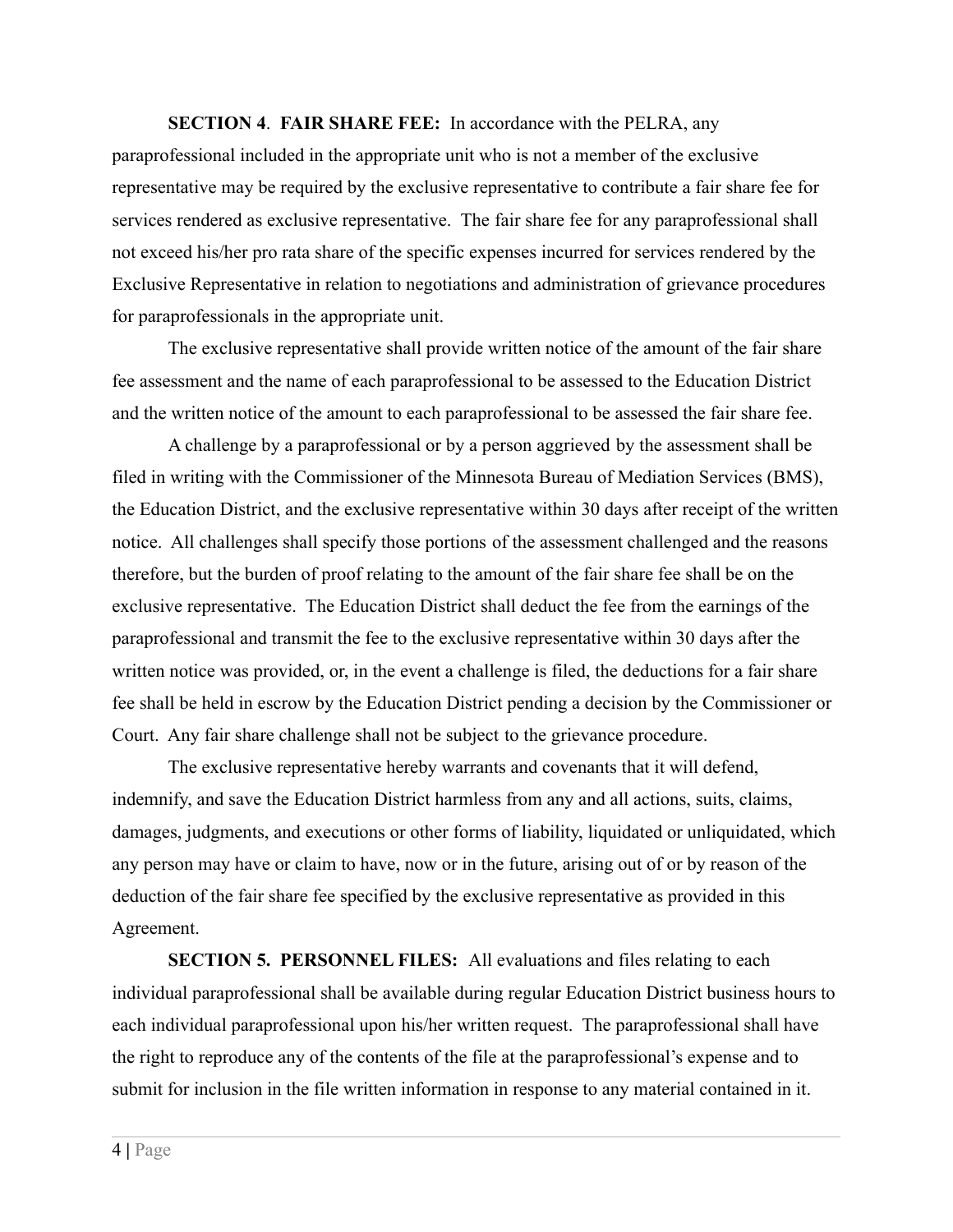However, the Education District may destroy such files as provided by law. The paraprofessional shall be notified upon the placement in his/her file of material and/or information which reflects upon his/her professional performance.

**SECTION 6. EXCLUSIVE REPRESENTATIVE LEAVE:** Four exclusive representative leave days shall be granted with pay per contract period to be used as designated by the exclusive representative for duties in regard to the exclusive representative's organizational needs. Substitute costs will be reimbursed by the exclusive representative. All notifications of use shall be in writing to the Director at least 5 days prior to the absence and shall include names and amount of time off required.

**SECTION 7. COMMUNICATING WITH MEMBERS:** The Education District agrees to allow the exclusive representative use of its facilities and resources for the purpose of communicating with its members. The Education District's resources include, but are not limited to, the use of email, Education District mailboxes (so long as the union physically distributes the communication in the mailbox), a designated bulletin board for the exclusive representative, and the telephone system. The exclusive representative agrees that it will not use such resources to disturb or interfere with the educational process.

#### **ARTICLE VI**

## **BASIC SCHEDULES AND RATES OF PAY**

#### **SECTION 1. BASIC COMPENSATION:**

**Subd. 1. 2020-2021 Rates of Pay:** The **2020-2021** rates of pay shall be according to SCHEDULE B attached, and the paraprofessional shall advance 1 increment on the salary schedule per SECTION 5. below.

**Subd. 2. 2021-2022 Rates of Pay:** The **2021-2022** rates of pay shall be according to SCHEDULE B attached, and the paraprofessional shall advance 1 increment on the salary schedule per SECTION 5. below.

**Subd. 3. Pay Schedule:** Paraprofessionals shall be paid twice per month on the 15<sup>th</sup> and 30th, except in February when the second payment will be made on the last day of that month. Paraprofessionals may choose either 18 or 24 pay periods. For paraprofessionals that choose 24 pay periods, salary will be estimated by multiplying daily hours times days to be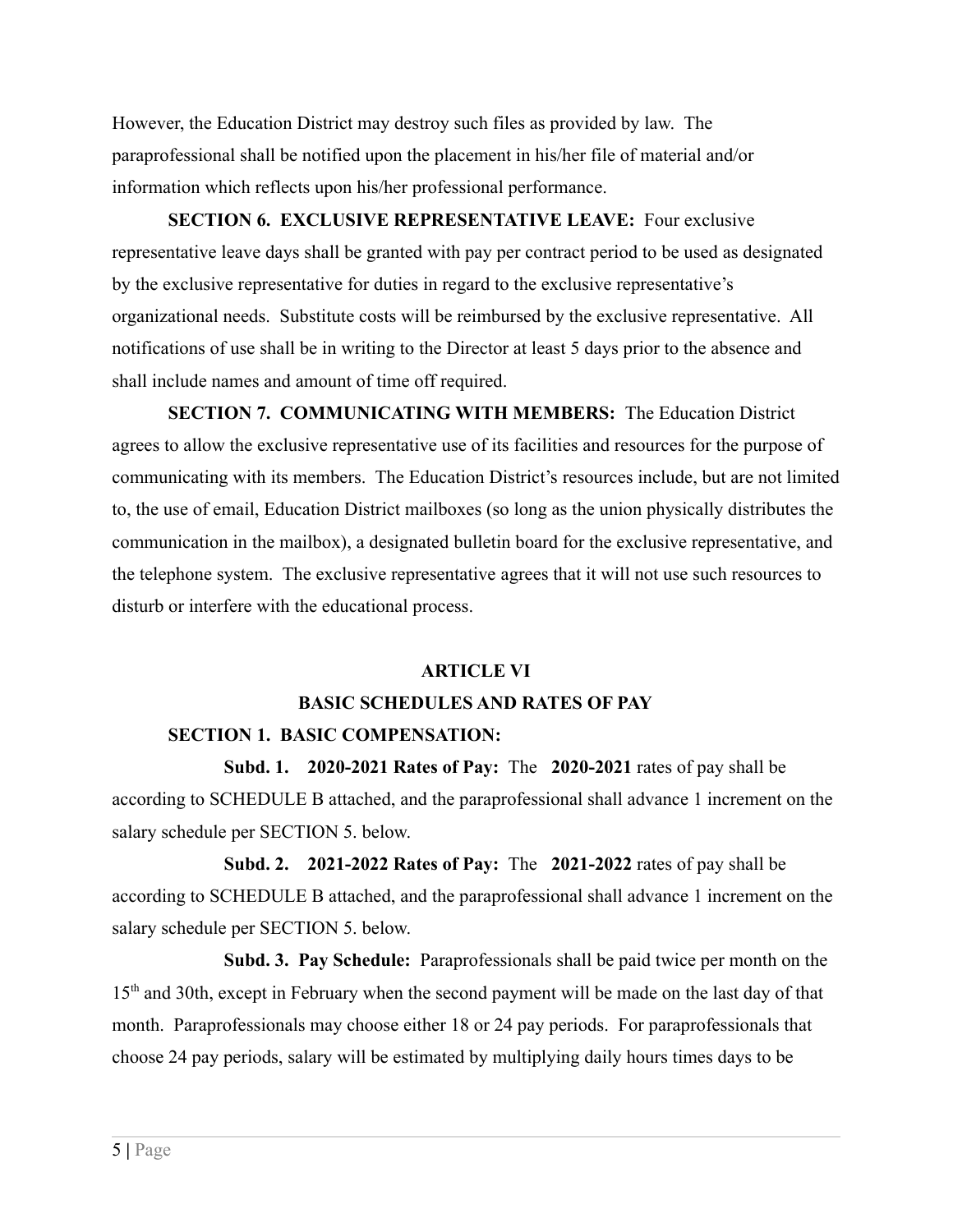worked. The Education District will true the final salary up prior to the June  $30<sup>th</sup>$  pay period. September 15<sup>th</sup> shall be the initial payroll date of each school year.

| Subd. 4. Longevity: Longevity increases will be given as described below: |             |
|---------------------------------------------------------------------------|-------------|
| 5-9 years of service in the Education District                            | \$.75/hour  |
| $10 - 14$ years of service in the Education District                      | \$1.00/hour |
| 15+ years of service in the Education District                            | \$1.25/hour |
| $11$ 1 $1$ 10 01 1                                                        |             |

Longevity will be paid out in 18 or 24 pay periods.

**Subd. 5. Reimbursement for Broken Personal Items:** The Education District, upon proper documentation, such as receipts, will reimburse employees up to \$250 annually for expenses not covered by Education District insurance incurred in repairing or replacing personal items broken by students while the employees are performing their assigned duties. These items may include, but are not limited to: eyeglasses, hearing aids, clothing and communication devices. A written report of the incident must be provided to the Executive Director within 24 hours. Requests for reimbursement must be made to the Executive Director within one month of the incident. The Education District reserves the right to provide uniform clothing that must be worn.

## **SECTION 2. SALARY SCHEDULES:**

**Subd. 1. Status of Salary Schedule:** The salary schedule shall not be construed as a part of a paraprofessional's contract. In the event a successor Agreement is not entered into prior to the expiration date of this Agreement, a paraprofessional shall be compensated according to the previous year's compensation until such time that a successor Agreement is fully ratified.

**Subd. 2. Withholding of Salary Increase:** An individual paraprofessional's advancement is subject to the right of the Education District to withhold increments, lane changes, or other salary increases for good and sufficient grounds. An action withholding a salary increase shall be subject to the grievance procedure.

**SECTION 3. NEW PARAPROFESSIONAL:** A new paraprofessional shall be placed on such step of the salary schedule as agreed between the Education District and the paraprofessional.

**SECTION 4. EDUCATION DISTRICT DISCRETION:** The Education District may, in its sole discretion, compensate paraprofessionals above the salary schedule. The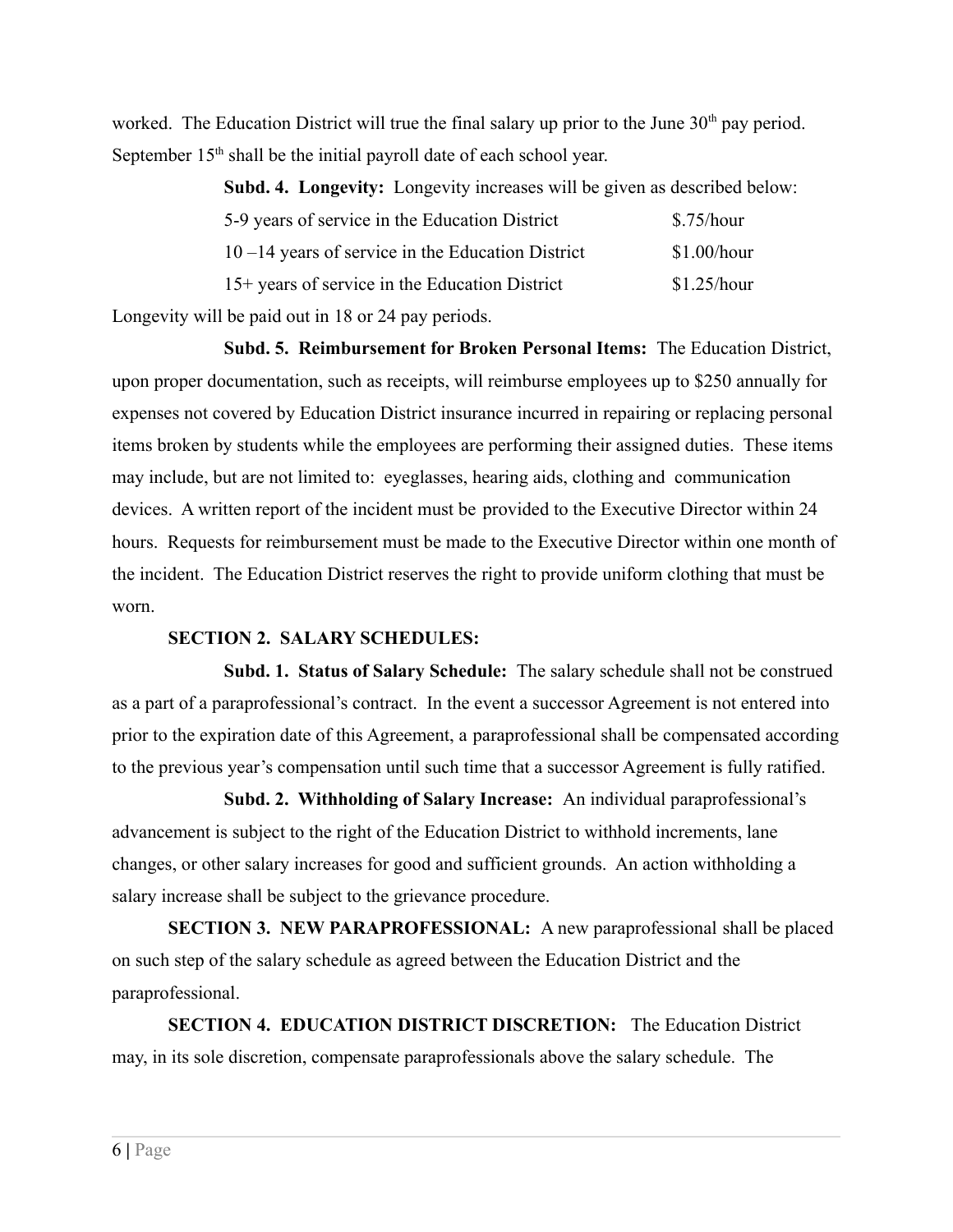Exclusive Representative and Director will meet on or before June 1 of each year to review situations that vary from the salary schedule.

**SECTION 5. INCREMENT STEP:** A paraprofessional must work at least 50% or more of the scheduled work year to be eligible for the next step of the wage schedule the following year.

**SECTION 6. PAY DEDUCTIONS:** Whenever pay deduction is made for a paraprofessional's absence, the hourly salary shall be deducted for each hour absent.

**SECTION 7. PAYMENT FOR SUMMER WORK:** All paraprofessionals, employed by the GCED or one of the GCED's member districts, working extended school year programs shall be paid the hourly paraprofessional wage established during the previous school year. If no hourly wage was established during the previous year, or the paraprofessional has not worked for the GCED or one of the GCED's member districts during the previous school year, the paraprofessional will be placed on the GCED Paraprofessional Salary Grid in Schedule B based on experience.

**SECTION 8. INCENTIVE POLICY:** The Incentive Policy encourages paraprofessionals to pursue job-related training and education, and provides incentive pay to be added to the individual's base rate of pay. To be eligible for incentive credit, the activity has to meet an approval process and be pursued on the employee's time and at the employee's expense. It is understood that the District also at times provides training and education on the District's time and at the District's expense. These activities would not be eligible for incentive credit. The Incentive Program is described below:

**Subd. 1. Increments:** Thirty (30) hours are required to receive the 10 cents increase to a maximum of 150 hours. Incentive training could earn an employee an additional 50 cents per hour in addition to base pay.

**Subd. 2. Start of Policy:** Incentive training must have been obtained after July 1, 2017, in order to qualify for incentive pay.

**Subd. 3. Preapproval:** Incentive pay experience must be pre-approved by members of the incentive committee which shall be made up of the Assistant Director/Principal and Executive Director. Once properly documented and submitted to the Executive Director the pay adjustment will be made. Credits submitted to the committee must be submitted to the Executive Director prior to September 1st and/or February 1st. Credits submitted by September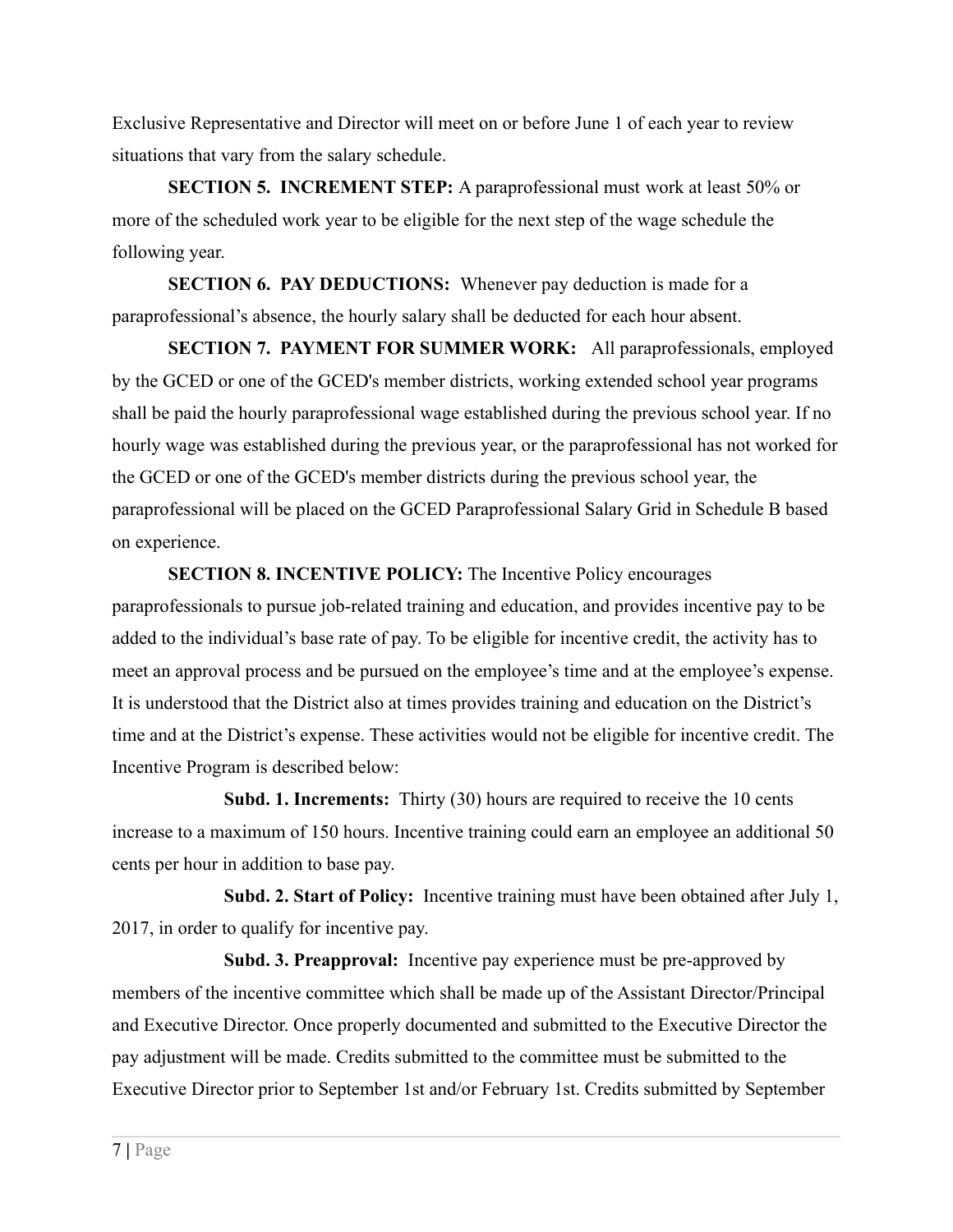1st and approved will result in a salary change for the entire school year. Those submitted by February 1st and approved will result in a one-half  $(1/2)$  year salary change. There are no time limits on putting the thirty (30) hours together.

#### **ARTICLE VII**

#### **GROUP INSURANCE**

**SECTION 1. SELECTION:** The selection of the insurance carrier and policy shall be made by the Education District as provided by law subsequent to the Education District Board's review of the insurance committee input.

# **SECTION 2. HEALTH, HOSPITALIZATION, DENTAL, LONG-TERM DISABILITY (LTD), AND LIFE INSURANCE:**

**Subd. 1. Single or Family Coverage:** The Education District shall contribute the sum as reflected in SCHEDULE A, attached hereto, toward the premium for individual coverage for each paraprofessional working at least 6 hours per day and 175 days per year. If the actual premium is less than the stated amount, the contribution difference shall be retained by the Education District Board.

**Subd. 2. LTD Insurance:** Long Term Disability shall be available for paraprofessionals working a minimum of 5 hours a day and 175 days per year. The Education District shall contribute the full premium for said coverage for paraprofessionals working this minimum.

**Subd. 3. Life Insurance:** The Education District will contribute the full cost of the premium for a \$25,000 life insurance policy for those paraprofessionals working at least 5 hours per day and 175 days per year.

**SECTION 3. CLAIMS AGAINST THE EDUCATION DISTRICT:** The eligibility of the employee, or the employee's dependents or beneficiary for insurance benefits shall be governed by the terms of the insurance policies purchased by the Education District pursuant to this section. It is understood that the District's only obligation is to purchase the insurance policies described herein, and no claim shall be made against the District as a result of denial of insurance benefits by an insurance carrier if the District has purchased the policies and paid the premiums described herein.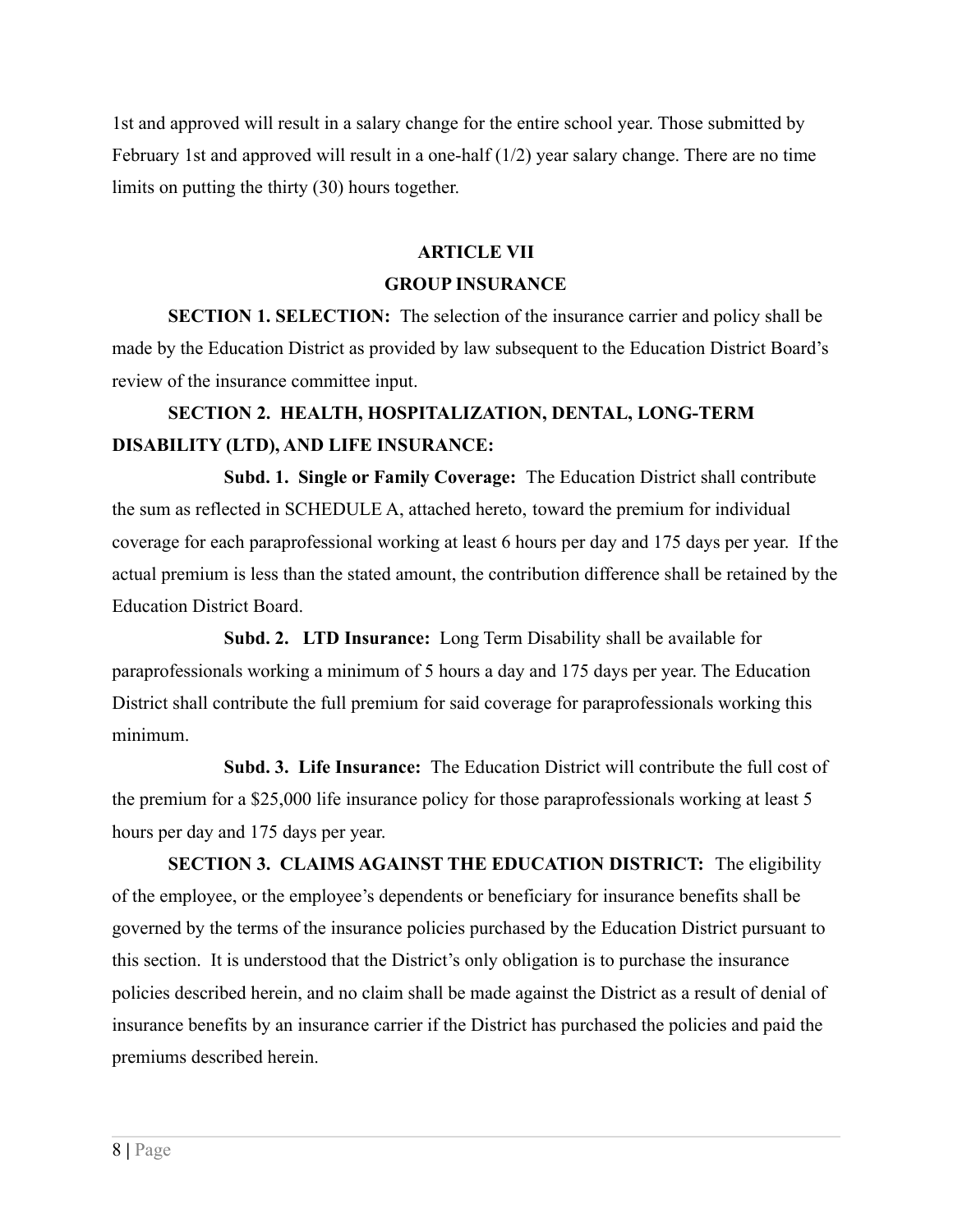#### **ARTICLE VIII**

#### **LEAVES OF ABSENCE**

#### **SECTION 1. SICK LEAVE:**

**Subd. 1. Earning:** Employees must work at least 20 hours a week to qualify for sick leave benefit. Days are interpreted as the length of your regularly scheduled workday. For example, if you normally work six hours per day, three days of leave is interpreted to mean three days that are six hours in length, which is 18 hours. A 9 month paraprofessional shall earn sick leave at the rate of 9 days each year of service in the employ of the Education District. Annual sick leave shall accrue monthly as it is earned on a proportionate basis to the paraprofessional's work year.

**Subd. 2. Accumulation:** Unused sick leave days may accumulate to a maximum of 130 days of sick leave per paraprofessional.

**Subd. 3. Use:** Sick leave use is defined in MN Statute 181.9413. A paraprofessional may use sick leave provided by the Education District for absences due to an illness or injury to the paraprofessional's child, including a stepchild and a biological, adopted, and foster child, under the age of 18 or an individual under 20 who is still attending secondary school, adult child, spouse, sibling, parent, grandparent, or stepparent, for reasonable periods of time as paraprofessional attendance may be necessary, on the same terms upon which paraprofessional is able to use sick leave benefits for paraprofessionals own illness or injury.

The Education District may limit the use of sick leave benefits provided by the employer for absences due to an illness of or injury to the paraprofessional's adult child, spouse, sibling, parent, grandparent, or stepparent to no less than 160 hours in any 12-month period. This paragraph does not apply to absences due to the illness or injury of a child, including a stepchild and a biological, adopted, and foster child, under the age of 18 or an individual under 20 who is still attending secondary school.

A paraprofessional may use sick leave as allowed under this section for safety leave, whether or not the paraprofessional's employer allows use of sick leave for that purpose for such reasonable periods of time as may be necessary. Safety leave may be used for assistance to the paraprofessional or assistance to the relatives described in paragraph (a). For the purpose of this section, "safety leave" is leave for the purpose of providing or receiving assistance because of sexual assault, domestic abuse, or stalking as defined in MN Statute 181.9413.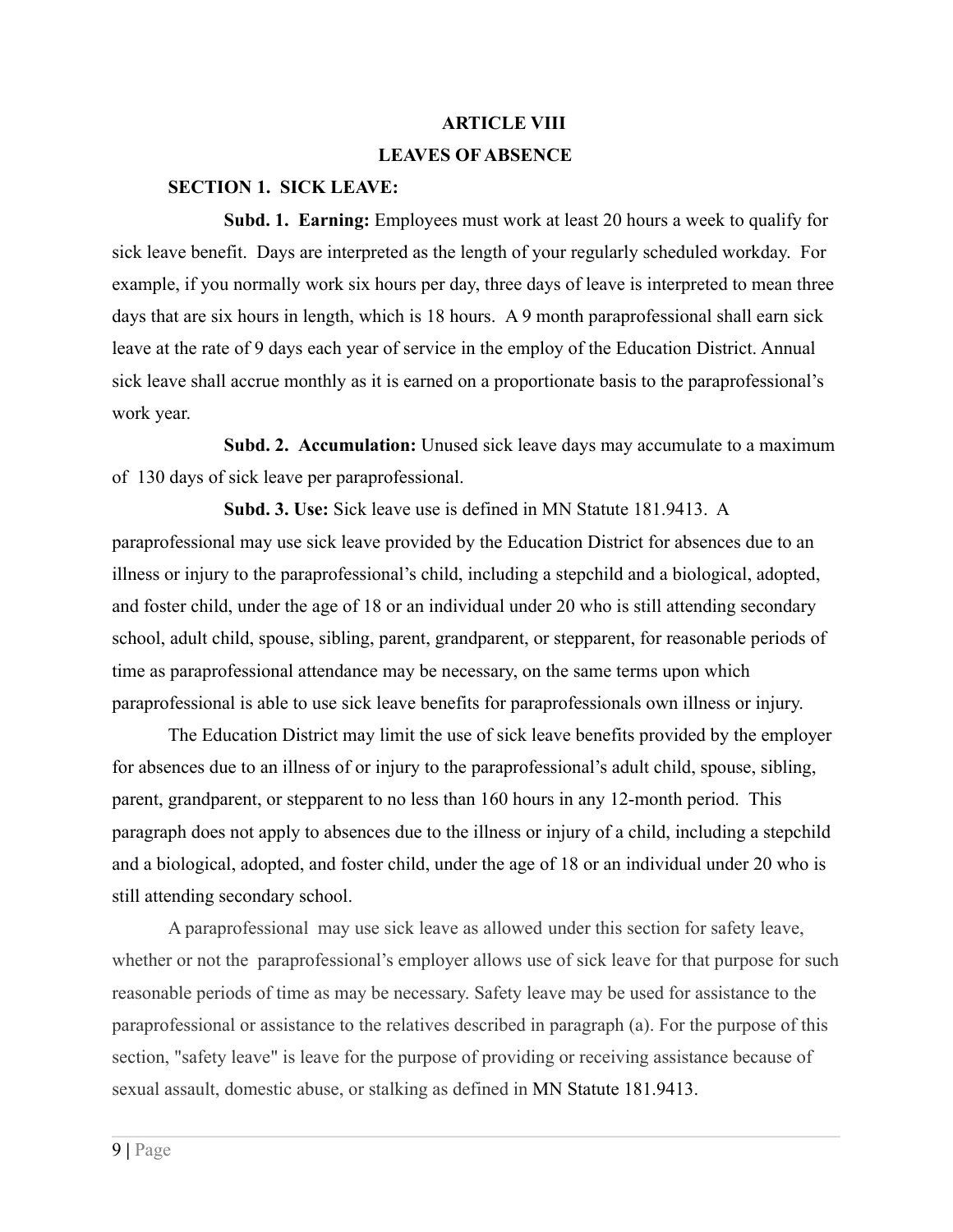This section does not prevent the Education District from providing greater sick leave benefits than are provided for under this section. Sick leave with pay shall be allowed whenever a paraprofessional's absence is found to have been due to his/her illness and/or disability which prevented attendance at school and performances of duties on that day or days.

**Subd. 4. Medical Certificate:** The Education District may require an employee to furnish a medical certificate from a qualified physician or clinical psychologist authorized to practice, and performing within the scope of their practice, under state law as evidence of illness, indicating such absence was due to illness, in order to qualify for sick leave pay. However, the final determination as to the eligibility of a paraprofessional for sick leave is reserved to the Education District. In the event that a medical certificate will be required, the paraprofessional will be so advised.

**Subd. 5. Deductions:** Sick leave allowed shall be deducted from the accrued sick leave days earned by the paraprofessional. Hourly increments can be available in special circumstances with approval from the Executive Director or Designee.

**Subd. 6. Approval:** Sick leave pay shall be approved only upon following sick leave procedures in the Education District Staff Handbook.

**SECTION 2. WORKERS' COMPENSATION:** Pursuant to M.S. chapter 176, an employee injured on the job in the service of the Education District and collecting workers' compensation insurance may draw sick leave and receive full salary from the Education District, the salary to be reduced by an amount equal to the insurance payments, and only that fraction of the days not covered by insurance will be deducted from accrued sick leave. In addition, the Education District, through its workers' compensation insurance carrier, is responsible for the cost of the injured employee's medical treatment and supplies, including but not limited to psychological, chiropractic, podiatric, surgical, and hospital treatment as required by law.

**SECTION 3. BEREAVEMENT LEAVE:** Bereavement leave shall be granted up to a total of five days per incident for the death(s) of a spouse, child, stepchild, ward, or parent/guardian, grandchild, grandparent, sister, brother, aunt, uncle, niece, nephew, first cousin and the same in-laws. No deduction will be made for the first 2 days; however, the next 3 days shall be deducted from accrued sick leave days. The Director, at his or her discretion, may grant that up to 2 sick days may be used for the illness, disability or death of a close friend or other relative not specified in the subdivision above.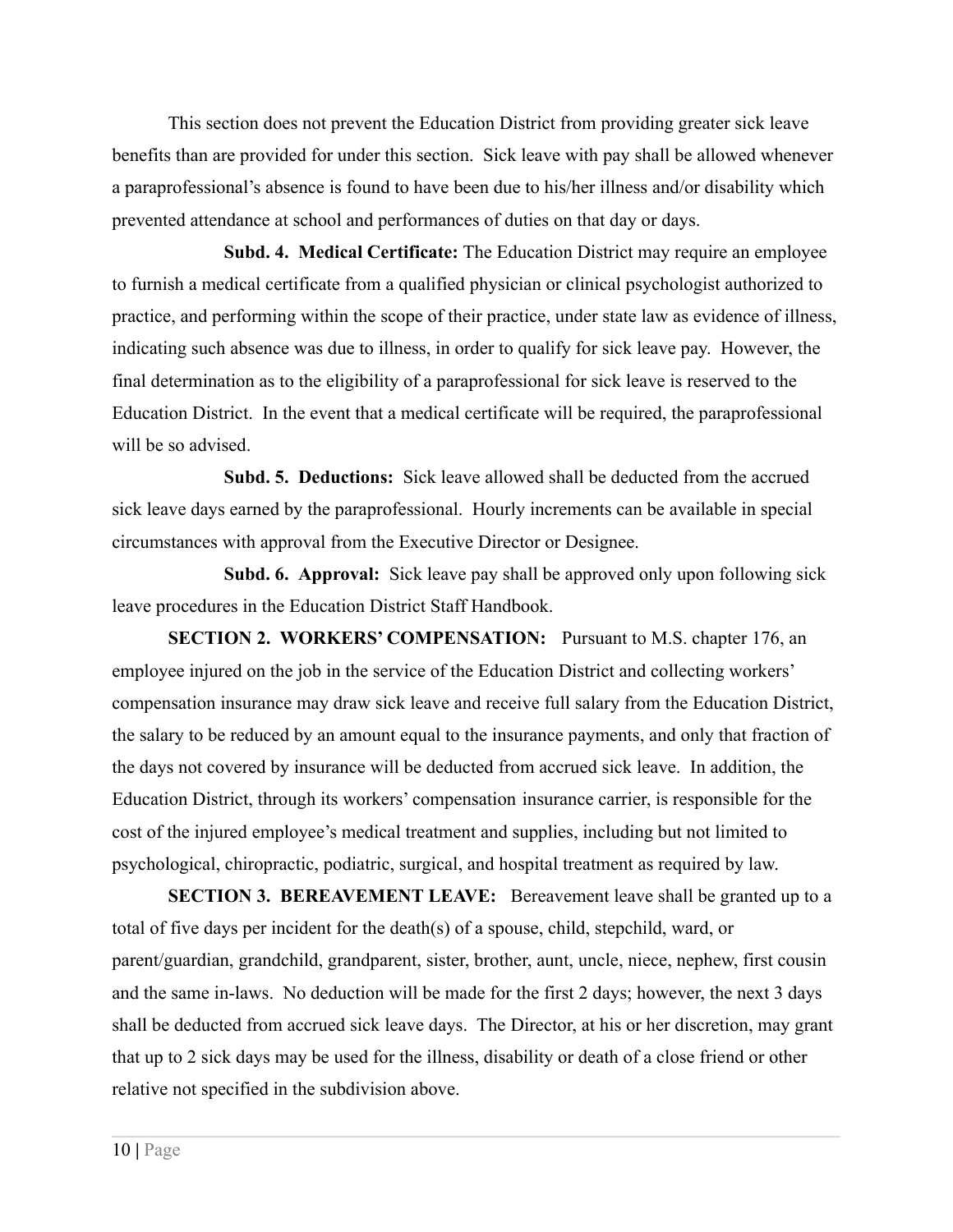#### **SECTION 4. PERSONAL LEAVE:**

**Subd. 1. Use:** Paraprofessionals must work at least 20 hours a week to qualify for personal leave benefits. Days are interpreted as the length of your regularly scheduled workday. For example, if you normally work six hours per day, three days of leave is interpreted to mean three days that are six hours in length, which is 18 hours. To request one day of leave, your request form would show that you plan to use six hour of leave. Personal leave may be granted to paraprofessionals working pursuant to a letter of appointment at the discretion of the Director of no more than 3 days per year, noncumulative, for business or critical personal situations that arise which cannot be attended to when school is not in session. Personal leave will be prorated for paraprofessionals starting after the first day of school. Any unused personal leave at the end of the school year may be rolled over to the next school year for a maximum of 5 days.

**Subd. 2. Requests:** Requests for personal leave must be made in writing to the Director at least 3 days in advance. The Education District reserves the right to refuse to grant such leave if, under the circumstances involved, such leave should not be granted. All leaves must have prior, written approval.

**Subd. 3. Limitation:** A personal leave day shall not be granted for the first and last days of the school year or on professional development days. Any exception shall be subject to the written approval of the Director. At any time, no more than 1 employee per program can be out on a personal leave with a limit for 2 total for the Education District. The limit of 2 total does not include those employees for whom substitutes are normally not hired.

**Subd. 4. Pay for Unused Personal Leave:** Paraprofessionals who have unused Personal Leave at the end of the contracted year reserve the right to receive payment at at their hourly rate or have the option to roll up to 2 days into the next year's Personal Leave for a maximum of 5 personal days in any one year or have the option to roll all or some of the unused personal leave days into sick leave. This applies to full or half days of unused personal leave and is not meant to be prorated in hourly increments. Paraprofessionals will submit the request by the last student contact day. If paraprofessionals do not submit a request for payment or request to roll personal leave into next year's personal leave unused personal leave will be rolled into sick leave.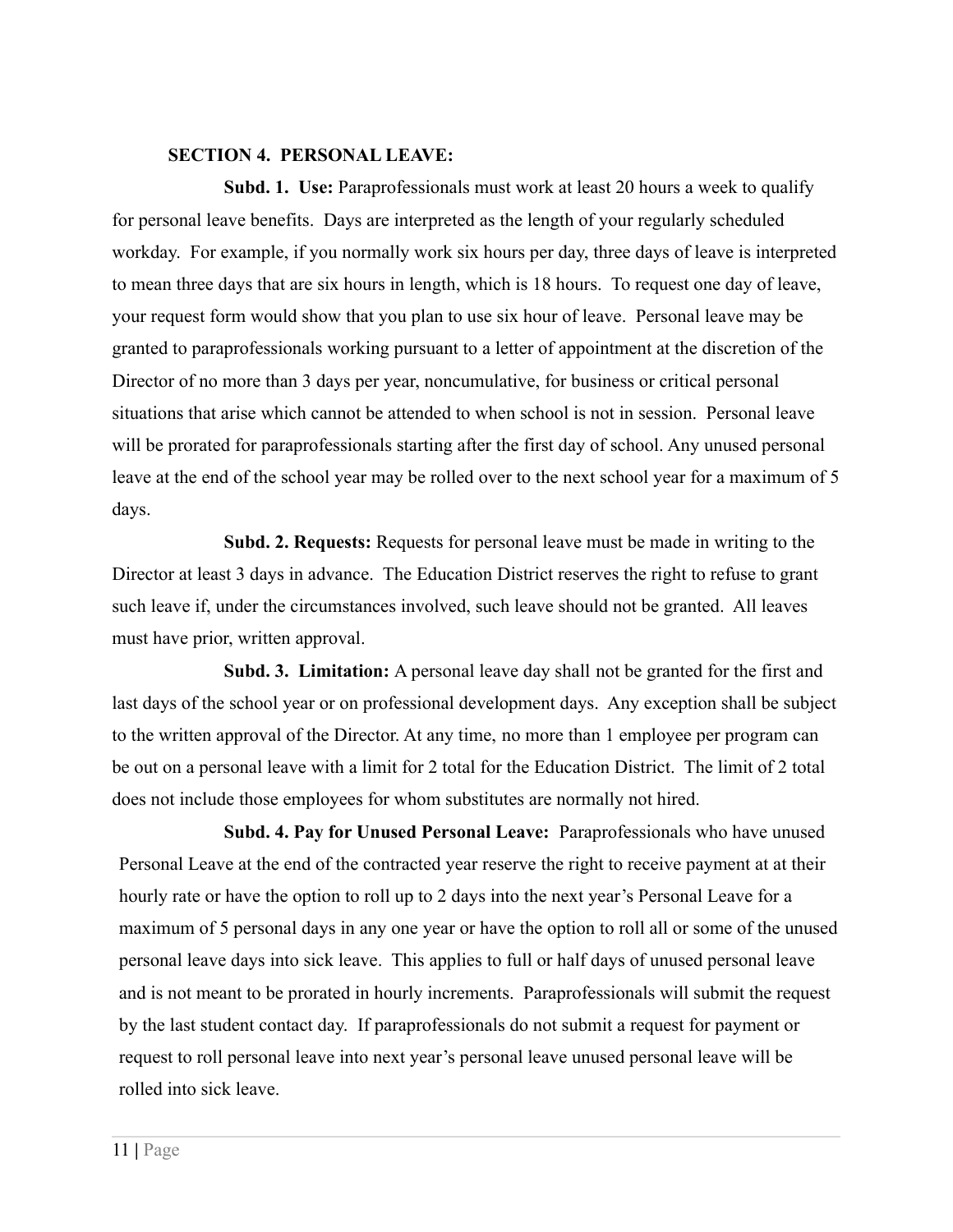#### **SECTION 5. FAMILY MEDICAL LEAVE:**

**Subd. 1. Purpose:** Pursuant to the Family Medical Leave Act, 29 U.S.C. 2601 et. seq., an eligible paraprofessional shall be granted, upon written request, up to a total of 12 weeks of unpaid leave per 12-month period in connection with: (1) the birth and first-year care of a child, (2) the adoption or foster placement of a child, (3) the serious health condition of a paraprofessional's spouse, child, or parent, and (4) the paraprofessional's own serious health condition.

**Subd. 2. Requests:** Requests for leave shall be made to the Director. Paraprofessionals must give 30 days' written notice of a leave of absence when practicable. Paraprofessionals are expected to make reasonable effort to schedule leaves resulting from planned medical treatment so as not to disrupt unduly the operations of the Education District subject to and in coordination with the health care provider. Paid leave must be exhausted before unpaid leave may be used.

**SECTION 6. JURY SERVICE:** A paraprofessional who serves on jury duty shall be granted the day(s) necessary as stipulated by the court to discharge this responsibility without any salary deduction or loss of basic leave allowance. The compensation received for jury duty service shall be remitted to the Education District.

**SECTION 7 MILITARY LEAVE:** Military leave shall be granted pursuant to applicable law.

## **SECTION 8 MEDICAL LEAVE:**

**Subd. 1. Eligibility:** A paraprofessional who is unable to work because of illness or injury and who has exhausted all sick leave credit available or has become eligible for LTD insurance shall, upon request, be granted a medical leave of absence, without pay, for up to 1 year. The Education District Board may, in its discretion, renew such a leave.

**Subd. 2. Request:** A request for leave of absence or renewal thereof under this section shall be accompanied by a qualified physicians or clinical psychologists, authorized to practice, and performing within the scope of their practice, under state law, written statement outlining the condition of health and estimated time by which the paraprofessional is expected to be able to assume normal responsibilities.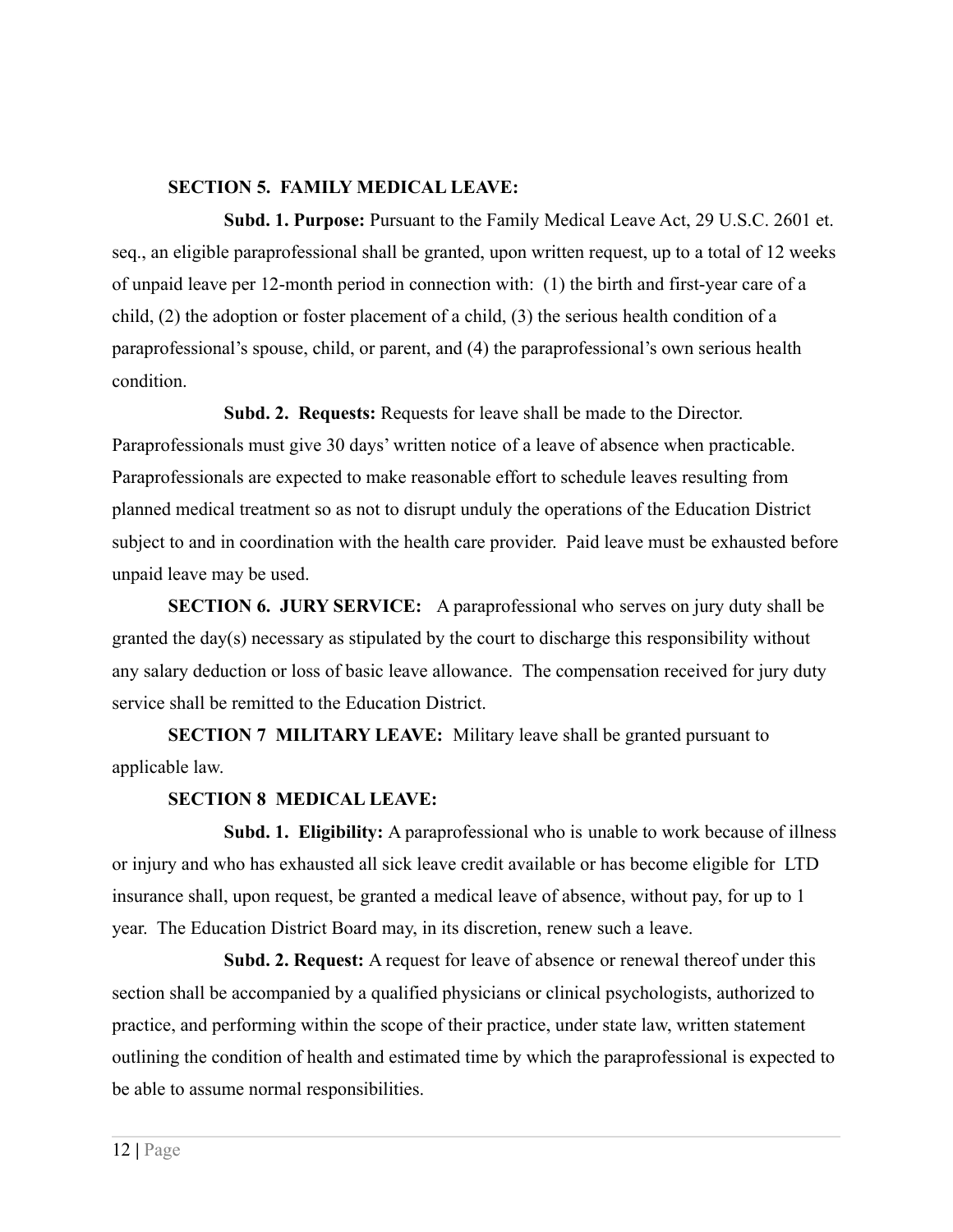**SECTION 9: HOLIDAY PAY:** Paraprofessionals must work at least 20 hours a week to qualify for holiday pay. Paraprofessionals working a minimum of 20 hours per week and 50 days per year over a 9 month school calendar will receive holiday pay for Labor Day, Thanksgiving Day, Thanksgiving Friday, Christmas Eve, Christmas Day, New Year's Eve Day, New Year's Day and Memorial Day. They must submit on their timecard the number of hours equal to a normal work day for the holiday and timely submit said timecard to the District.

#### **SECTION 10. GENERAL LEAVES OF ABSENCE:**

**Subd. 1. Application:** Paraprofessionals with a minimum of 3 years of service in the Education District may apply in writing for an unpaid leave of absence subject to the provisions of this section. The granting of such leave shall be at the sole discretion of the Education District Board.

**Subd 2. Notification:** A paraprofessional on such leave shall notify the Education District Board in writing of their intent to return by April 1 of the final leave year. . The granting of an extension shall be at the sole discretion of the Education District Board. The Education District Board may also, at its sole discretion, waive the April 1 notice date if it determines special circumstances are involved.

#### **SECTION 11. SICK LEAVE BANK:**

**Subd. 1. Significant Illness:** A "significant illness" is defined as a medical or psychological condition that causes the teacher to be absent from his/her teaching duties for 30 or more continuous contract days. Certification of "significant illness" by a qualified physician or clinical psychologist authorized to practice, and performing within the scope of their practice, under state law is required.

**Subd. 2. Donation:** The sick leave bank will be created as the result of each paraprofessional, on a voluntary basis, donating 1 of his/her paid sick days each school year. In order to be eligible to donate, a paraprofessional must have at least 20 days of accrued accumulated sick leave.

**Subd. 3. Use:** All paraprofessionals will have 1 opportunity at the beginning of every school year to donate to the sick leave bank. The number of donated accumulated sick leave days which a paraprofessional may receive is limited to the number of sick leave days donated, but may not continue beyond the paraprofessional's eligibility for long-term disability.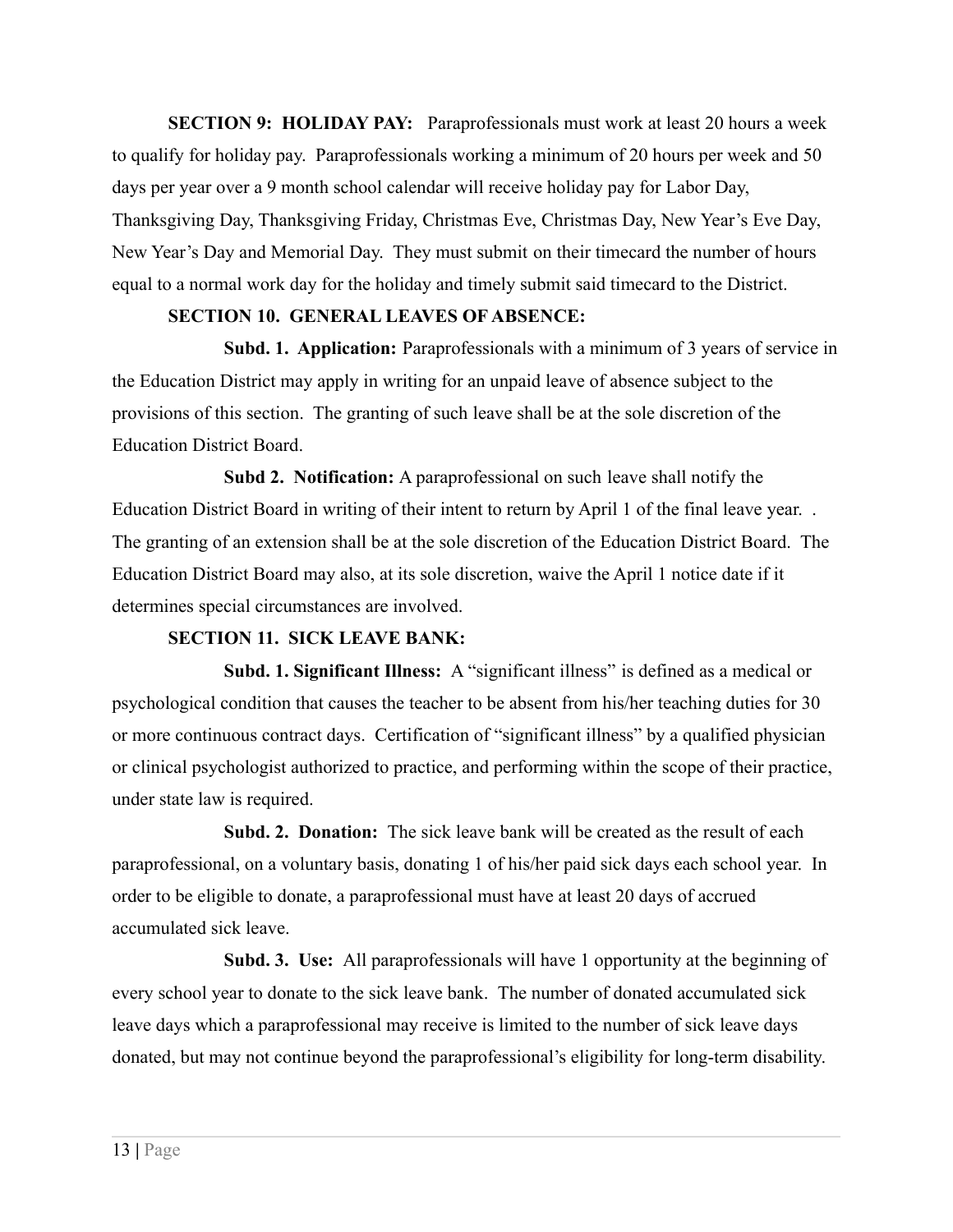**Subd. 4. Administration:** The sick leave bank will be administered by a committee of 2 representatives from the Education District, 1of whom shall be the Director or his/her designee, and 2 representatives from the exclusive representative, 1of whom shall be the president or his/her designee. Among its duties, this committee will be responsible for explaining the sick leave bank to paraprofessionals and providing them with sufficient advance notice and opportunity to determine whether to participate in the bank. All paraprofessionals will notify the Education District in writing of their decision to either participate or not participate in the bank. Sick leave benefits from the bank will be awarded in increments of 1 day; provided, however, that the paraprofessional may return to work sooner, and the unused days will be returned to the bank. A paraprofessional may not receive more than 60 days from the sick leave bank during any rolling 5-year period.

# **ARTICLE IX HOURS OF SERVICE**

**SECTION 1. BASIC WORK YEAR:** The paraprofessional's work schedule will be determined by the Director or designee, taking the requirements of the position into consideration. Hours worked in excess of 40 hours per week will be paid at time and a half time the paraprofessional's hourly rate and shall be approved by the Director or designee in advance. In case of an emergency, the Director shall be notified during the next working day after the overtime is worked provided no prior approval can be given. All hours worked on Sunday shall be paid at double time rates. Recognized holidays, if worked, shall be paid at time and one-half rate. The paraprofessional's work schedule may be modified in the event of school closures either at the member district or education district level.

**SECTION 2. BUILDING HOURS:** The specific hours at an individual building may vary according to the needs of the educational program of the school district to which the paraprofessional is assigned. The specific hours for the paraprofessional will be designated by the Director.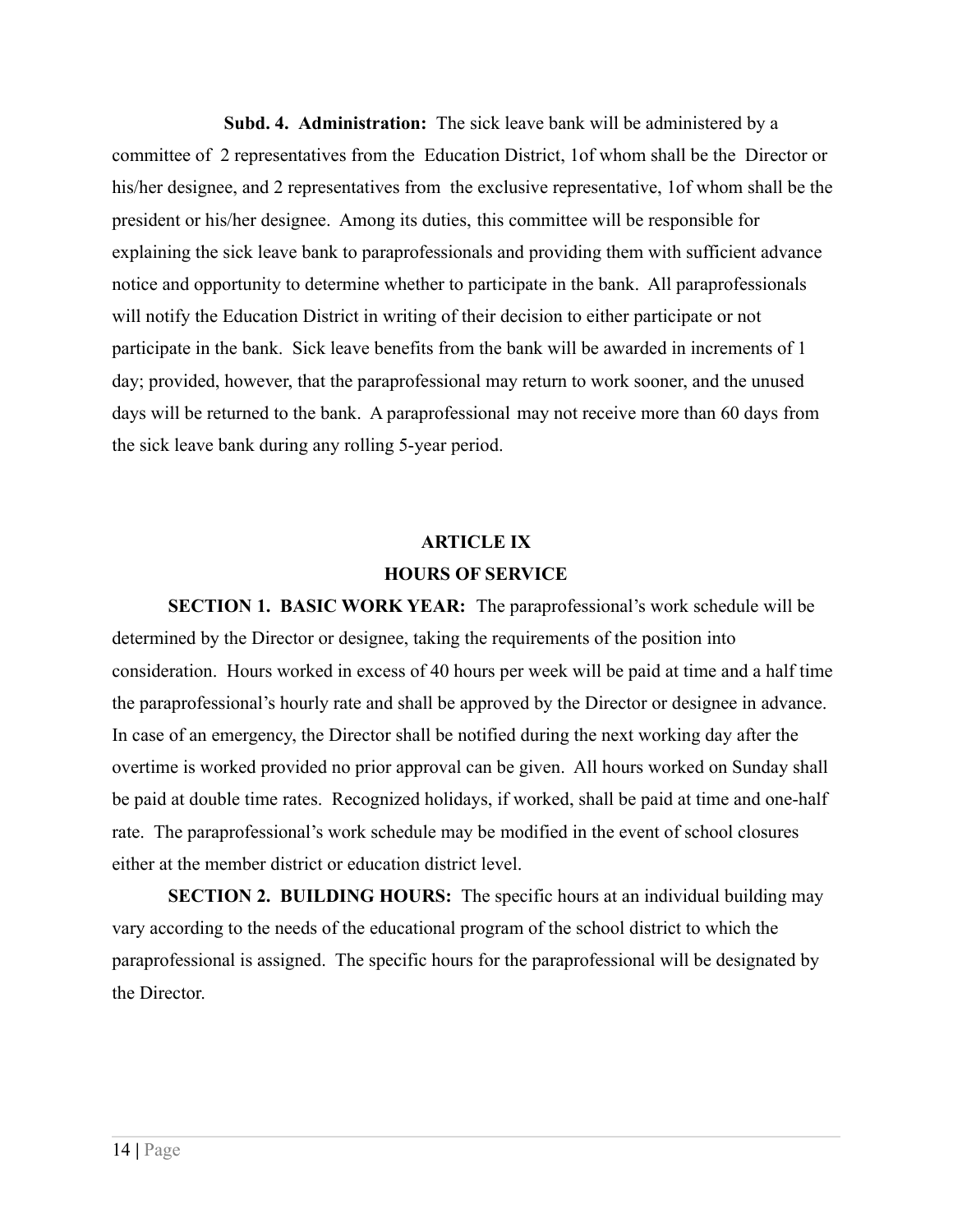**SECTION 3. ADDITIONALACTIVITIES:** In addition to the basic day, paraprofessionals shall be required to reasonably participate in Education District activities beyond the paraprofessional's basic day as authorized by the Director. The normal duties for paraprofessionals include a reasonable share of training and supervisory activities.

**SECTION 4. EMERGENCY DAYS: Snow Days:** In the event that school is closed for any emergency and the district designates the day as a distance learning day, an e-learning day or a snow day, paraprofessionals will be contacted by the Executive Director or designee and provided assignments. If provided professional development activities, these must be completed within 5 school days. If a paraprofessional is in attendance at school and paraprofessionals are sent home by the Executive Director or designee due to an emergency, inclement weather, or other unforeseen circumstances, the paraprofessional will be paid for hours worked. Paraprofessionals may use a personal leave day for the absence or make-up the absence with supervisor approval. Paraprofessionals shall be released once all students are safely accounted for and accommodated.

#### **ARTICLE X**

### **LENGTH OF THE SCHOOL YEAR**

**SECTION 1. ESTABLISHED CALENDAR: Paraprofessional Duty Days:** Prior to June 1 of each school year, the Education District Board shall establish the number of school days and paraprofessional duty days for the next school year. The paraprofessional shall perform services on those days as determined by the Education District Board, including those legal holidays on which the Education District Board is authorized to conduct school and, pursuant to such authority, has determined to conduct school. The school year shall consist of a minimum of 178 duty days and a minimum of 174 student contact days.

# **SECTION 2. MODIFICATION IN CALENDAR, LENGTH OF SCHOOL DAY:**

**Subd. 1. Calendar Modifications:** In the event of energy shortage, severe weather, or other emergency condition, the Education District reserves the right to modify the Education District calendar, and, if school is closed on a normal duty day(s), the paraprofessional shall perform duties on such other day(s) in lieu thereof as the Education District shall determine. However, the paraprofessional's duty days shall not exceed their contracted year.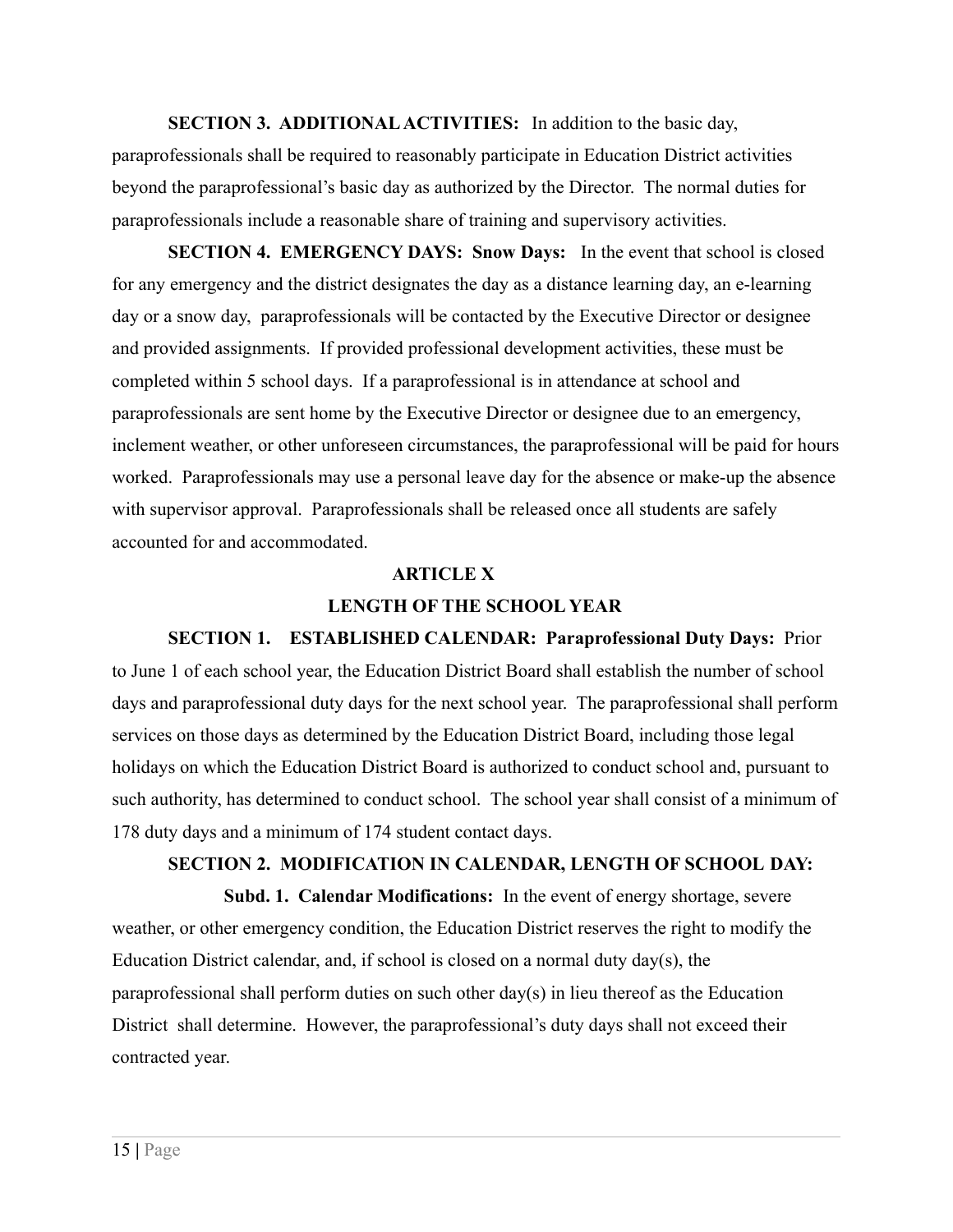**Subd. 2. Other Modifications:** In the event of energy shortage, severe weather, or other emergency condition, the Education District may modify the duty day or duty week, but with the understanding that the total number of hours shall not be increased, i.e., a 4-day week with increased hours per day but the total weekly hours not more than the regular 40 hour week.

**Subd. 3. Meet and Confer:** Prior to adjusting the calendar, duty day, or duty week, the Education District shall afford the exclusive representative the opportunity to meet and confer on such matters.

# **ARTICLE XI**

# **VACANCIES**

**SECTION 1. VACANCIES:** A qualified paraprofessional may apply for any vacancy that occurs within the Education District.

**Subd. 1. Length of Posting:** During the school year, open positions will be posted for a minimum of 5 working days on the Education District website, at River Bluff Education Center, and by notifying the exclusive representative. Positions that become open during summer months will be posted on the Education District website and at River Bluff Education Center. The exclusive representative will be notified, within one working day, of all open positions.

**Subd. 2. Assignments:** As soon as practicable, the Director shall deliver to each paraprofessional a Letter of Assignment for the following school year. The Exclusive Representative will also receive monthly Education District Board minutes through Boardbook.

# **ARTICLE XII**

# **SENIORITY AGREEMENT**

# **SECTION 1. SENIORITY AGREEMENT:**

**Subd. 1. Preparation:** The Education District Board shall annually, by December 1, cause a seniority list which includes name, date employed, position/location and years worked to be prepared from its records. The prepared Seniority List will be emailed to each member's school email address. Seniority will be determined by date of employment.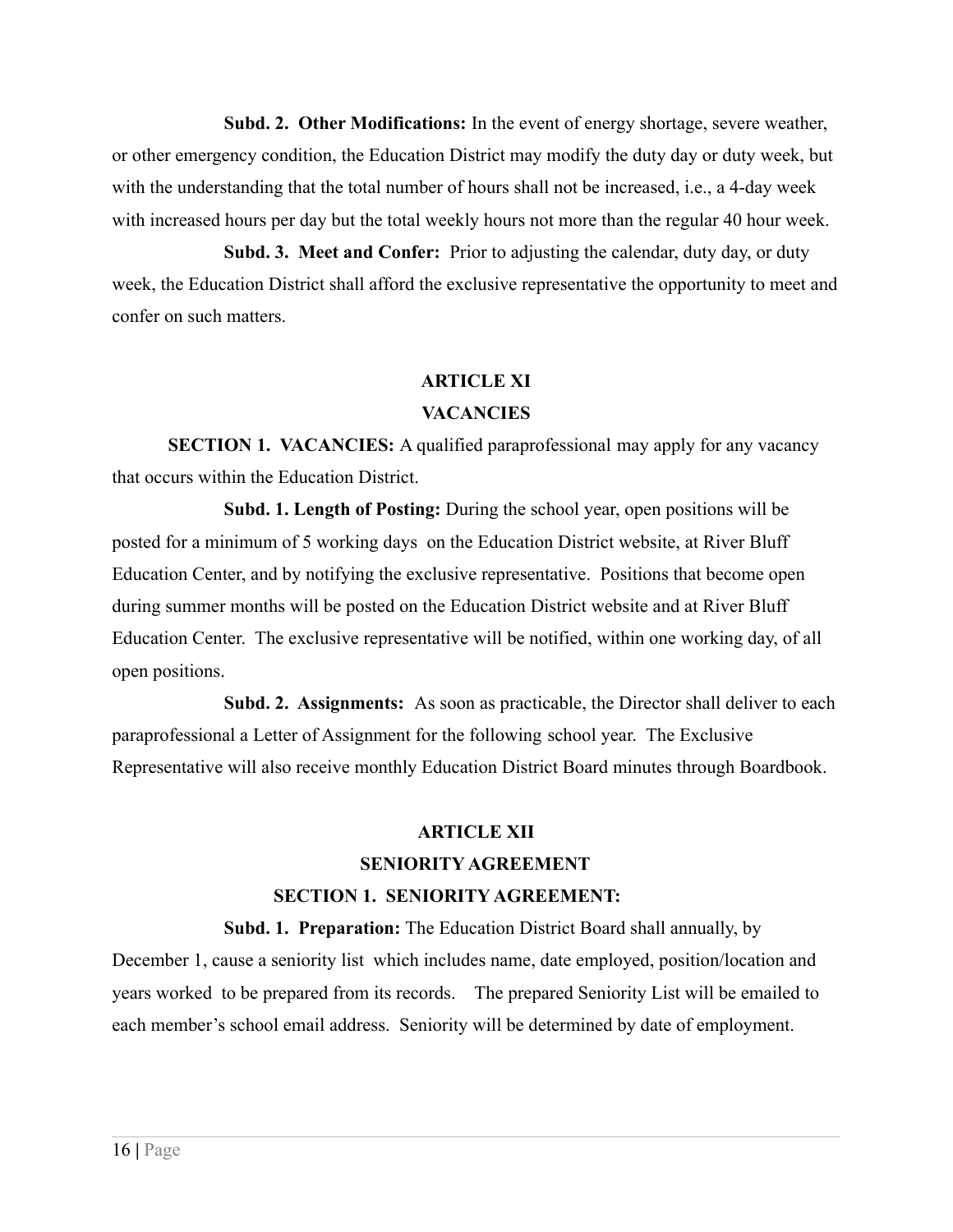**Subd. 2. Request for Change:** Any person whose name appears on such a list and who may disagree with the findings of the Education District and the order of seniority in said list shall have 10 days from the date of posting to supply written documentation, proof, and request for seniority change to the Education District.

**Subd. 3. Final List:** Within 10 days thereafter, the Education District shall evaluate any and all such written communications regarding the order of seniority contained in said list and may make such changes the Education District deems warranted. A final seniority list shall thereupon be prepared by the Education District, which list, as revised, shall be binding on the Education District and any paraprofessional. Each year thereafter, the Education District shall cause such a seniority list to be updated to reflect any addition or deletion of personnel caused by retirement, death, resignation, other cessation of services, or new employees. Paraprofessionals shall acquire seniority upon completion of the six (6) month probationary period and, upon acquiring seniority, the seniority date shall relate back to the first date of service. If more than one (1) paraprofessional commences work on the same date, seniority ranking shall be determined by granting the higher seniority ranking to the paraprofessional with the earliest signature on their initial Notice of Assignment for that role.. A paraprofessional who is properly discharged or who resigns shall forfeit accrued seniority. In the event of reemployment, seniority accrual shall begin as of the date of re-employment.

**SECTION 2. REDUCTION OF WORKFORCE:** A reduction of the work force shall be defined as the elimination of a job position or positions or the reduction of the yearly hours of a job position or positions by more than an hour per day. Upon receipt of a notice of layoff, an employee shall retain their seniority and right to recall within their classification in seniority order for a period of 2 calendar years, beginning with the effective date of layoff. In the event the Education District reduces the paraprofessional work force within the Education District, such layoff shall occur in reverse seniority order.

**Subd. 1. Notification:** The Education District shall identify the position(s) being terminated and/or reduced by more than 1 hour per day. Notice of such layoffs or reduction in hours shall be given to the employees affected, on or before June 15 of each year. The designated Union representative will be notified by the Education District with the names of any paraprofessionals whose jobs are eliminated or have hours reduced by more than 1 hour per day within 10 calendar days of the action.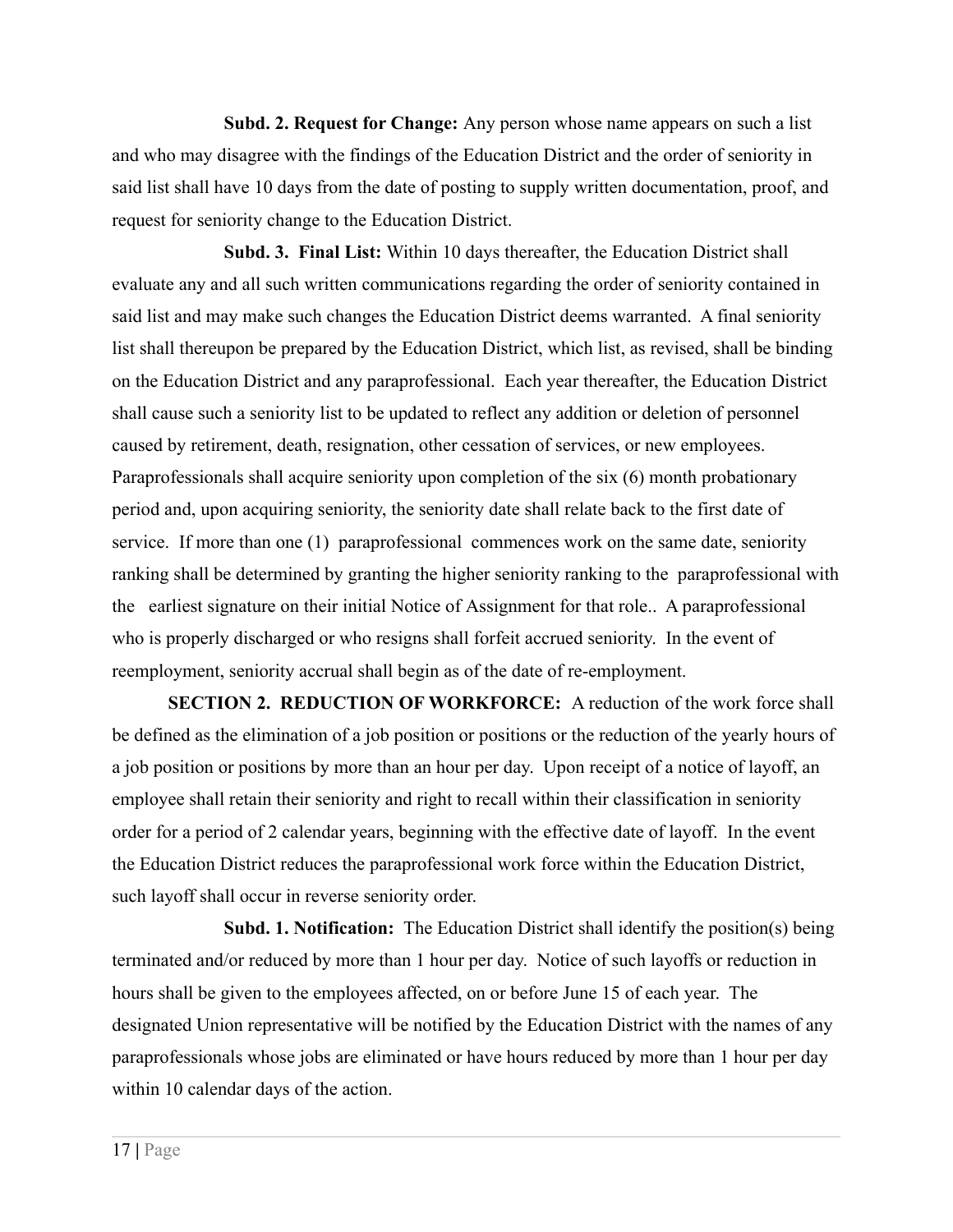**Subd. 2. Right to Position:** An employee whose position is affected by a reduction as discussed above shall have the right to replace any less senior employee in the same classification provided the employee is qualified for the position selected, as determined by the Education District. The replacement procedure shall be repeated until the employee with the least seniority is laid off or an employee waives their right of seniority in writing.

**SECTION 3. RECALL:** Employees shall be recalled in inverse order of seniority within classification. Only employees who have completed their probationary period are eligible for recall. Employees who choose not to return shall be terminated from their employment in the respective classification, with no right of recall.

**Subd. 1. Notice of Recall:** If school is in session, notice of recall shall be hand delivered to the employee. If school is not in session, notice of recall shall be by certified mail to the address on record in the employee personnel file. Response to the notice of recall must be made in writing to the Education District main office within 7 calendar days, excluding legal holidays, after receipt of such notice. If the notice of recall cannot be delivered to the address on record, the employment of the employee may be terminated after 7 calendar days, excluding legal holidays, following the attempted delivery.

**Subd. 2. Seniority Status:** Upon returning to the Education District position, the employee shall be credited with the same number of years of service as at the time of layoff and shall be given credit on the seniority list for all years worked in the Education District prior to the layoff. If an employee is recalled, the employee will be credited for the accumulated sick leave and vacation leave that the employee had when placed on layoff.

# **ARTICLE XIII MISCELLANEOUS PROVISIONS**

**SECTION 1. Meet and Confer:** The Director or designee, Education District Board Representatives, and up to three (3) paraprofessionals appointed by the Exclusive Representative will meet for the purpose of reviewing the administration of the Agreement, and to resolve problems of interpretation and administration that may arise as needed.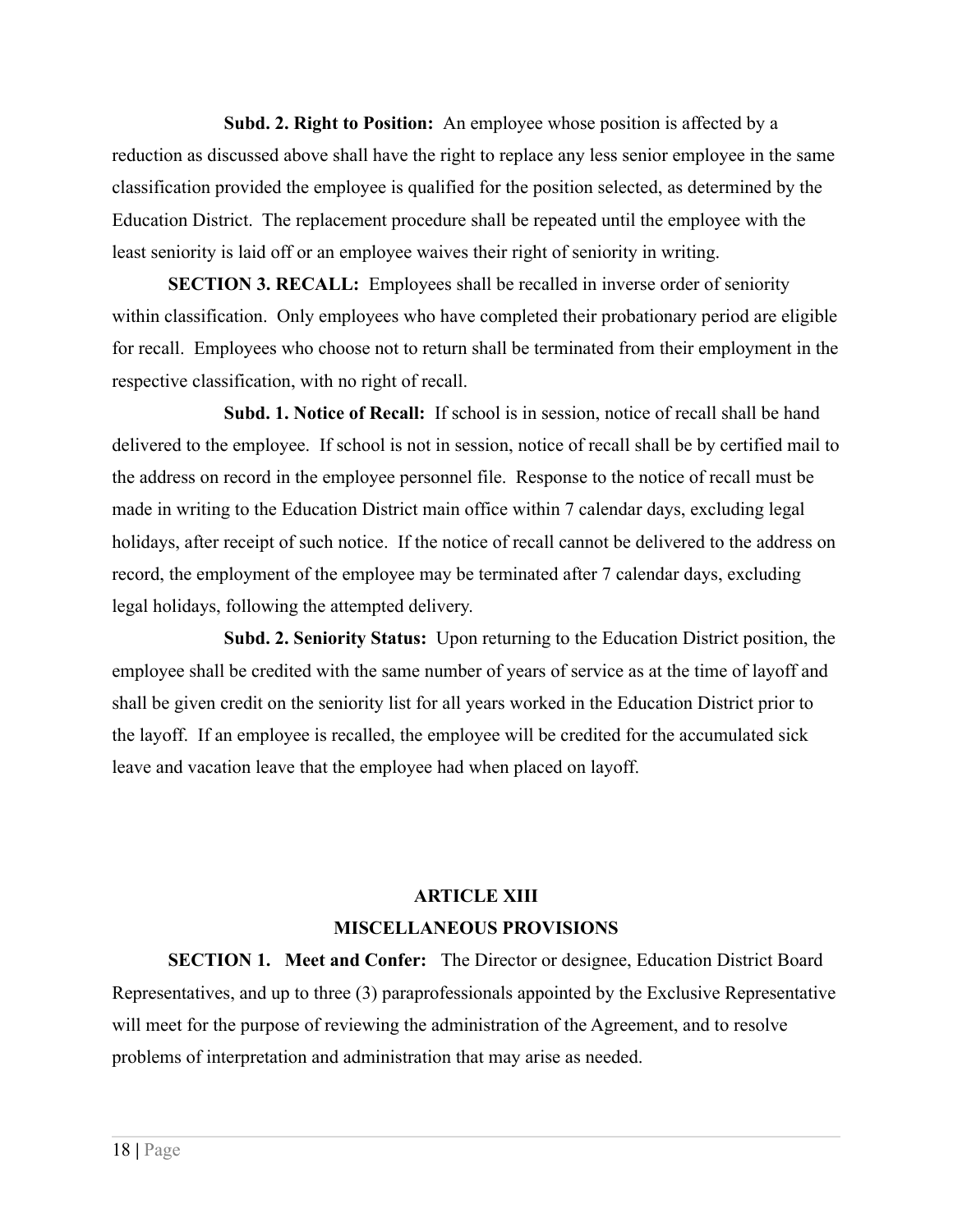**Subd. 1: Agenda.** Each party will submit to the other, at least forty-eight (48) hours prior to the meeting, an agenda of the items discussed.

**Subd. 2: Meetings.** All meetings will be scheduled to take place at mutually agreed upon times when the representatives involved are free from assigned work responsibilities. Meetings are not intended to bypass the grievance procedures.

# **ARTICLE XIV GRIEVANCE PROCEDURE**

**SECTION 1. GRIEVANCE DEFINITION:** A "grievance" shall mean an allegation by a paraprofessional, group of paraprofessionals, and/or the exclusive representative resulting in a dispute or disagreement between the paraprofessional, group of paraprofessionals and/or the exclusive representative and the Education District as to the interpretation of the application or terms and conditions contained in this Agreement.

**SECTION 2. REPRESENTATION:** The paraprofessional or group of paraprofessionals, may represent themselves during the informal level and Levels I, II, and III of the Grievance Procedure or may be represented by the Exclusive Representative. Only the Exclusive Representative has the right to pursue a grievance to arbitration. The administrator or Education District may be represented during any step of the procedure by any person or agent designated by such party to act on the party's behalf.

## **SECTION 3. DEFINITIONS AND INTERPRETATIONS:**

**Subd. 1. Extension:** Time limits specified in this Agreement may be extended by mutual written agreement.

**Subd. 2. Days:** Reference to "days" regarding time periods in this procedure shall refer to working days. A "working day" is defined as all week days not designated as holidays by state law.

**Subd. 3. Computation of Time:** In computing any period of time prescribed or allowed by procedures in this article, the date of the act, event, or default for which the designated period of time begins to run shall not be included. The last day of the period so computed shall be counted, unless it is a Saturday, a Sunday, or a legal holiday designated by state law, in which event, the period runs until the end of the next day which is not a Saturday, a Sunday, or a legal holiday designated by state law.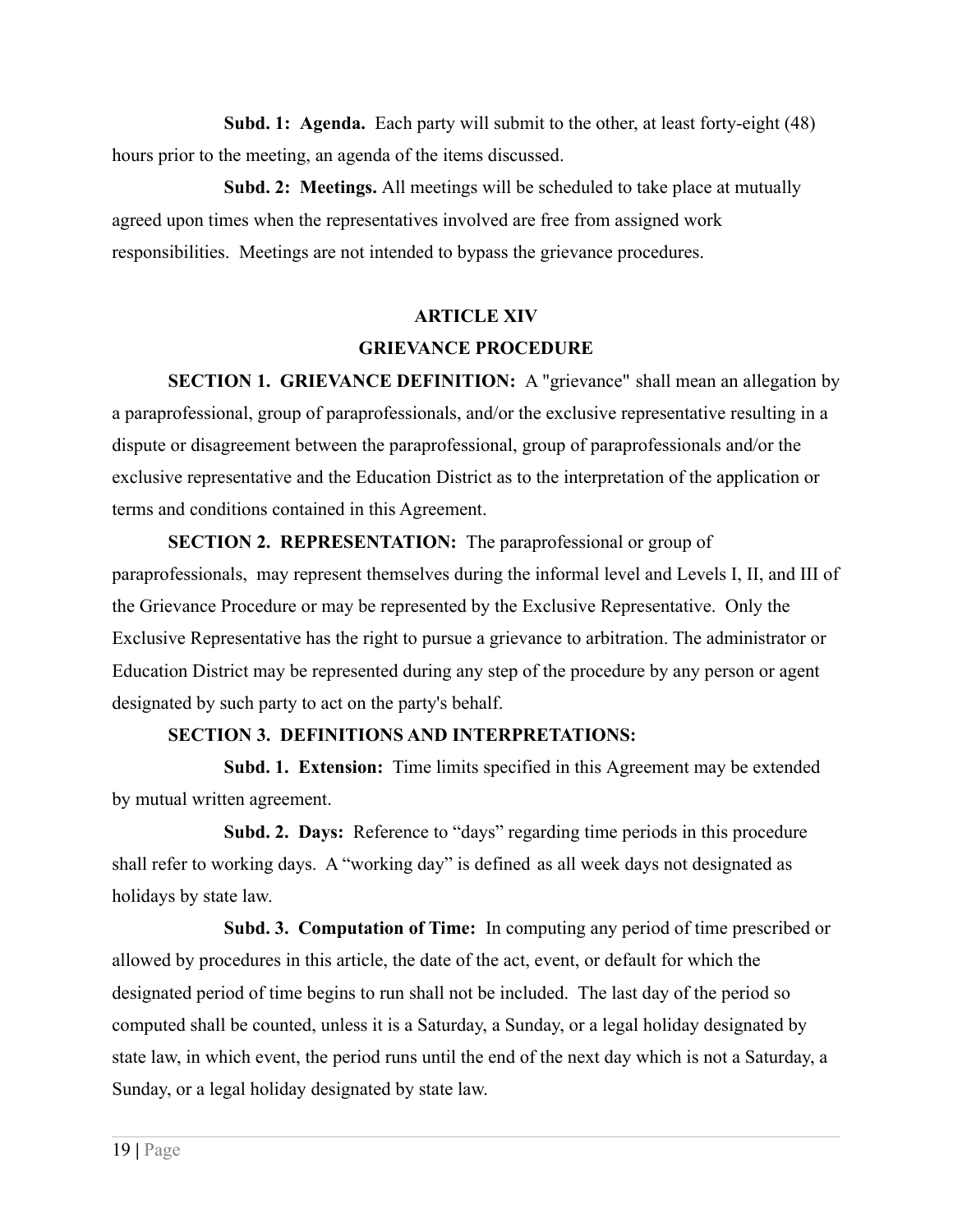**Subd. 4. Filing and Postmark:** The filing or service of any notice or document required by this Agreement shall be timely if it is personally served or if it bears a certified postmark of the United States Postal Service within the time period.

**SECTION 4. TIME LIMITATION AND WAIVER:** A grievance shall not be valid for consideration unless the grievance is submitted in writing to the Education District's designee, setting forth the facts and the specific provision(s) of the Agreement allegedly violated and the particular relief sought within 20 days after the date of the first event giving rise to the grievance occurred. Failure to file any grievance within such period shall be deemed a waiver thereof. Failure to appeal a grievance from one level to another within the time periods hereafter provided shall constitute a waiver of the grievance. An effort shall first be made to adjust an alleged grievance informally between the paraprofessional and the Education District's designee.

**SECTION 5. ADJUSTMENT OF GRIEVANCE:** The Education District and the paraprofessional, group of paraprofessionals, and/or exclusive representative shall attempt to resolve all grievances which may arise during the course of employment through informal discussion in the following manner:

**Subd. 1. Level I:** If the grievance is not resolved through informal discussions, the Education District's designee shall give a written decision on the grievance to the parties involved within 10 days after receipt of the written grievance.

**Subd. 2. Level II:** In the event the grievance is not resolved in Level I, the decision rendered may be appealed to the Director provided such appeal is made in writing within 5 days after receipt of the decision in Level I. If a grievance is properly appealed to the Director, the Director or his/her designee shall set a time to meet regarding the grievance within 15 days after receipt of the appeal. Within 10 days after the meeting, the Director or his/her designee shall issue a decision in writing to the parties involved.

**Subd. 3. Level III:** In the event the grievance is not resolved in Level II, the decision rendered may be appealed to the Education District Board, provided such appeal is made in writing within 5 days after receipt of the decision in Level II. If a grievance is properly appealed to the Education District Board, the Education District Board shall set a time to hear the grievance within 20 days after the meeting. The Education District Board shall issue its decision in writing to the parties involved. At the option of the Education District Board, a committee or representative(s) of the Education District Board may be designated by the Education District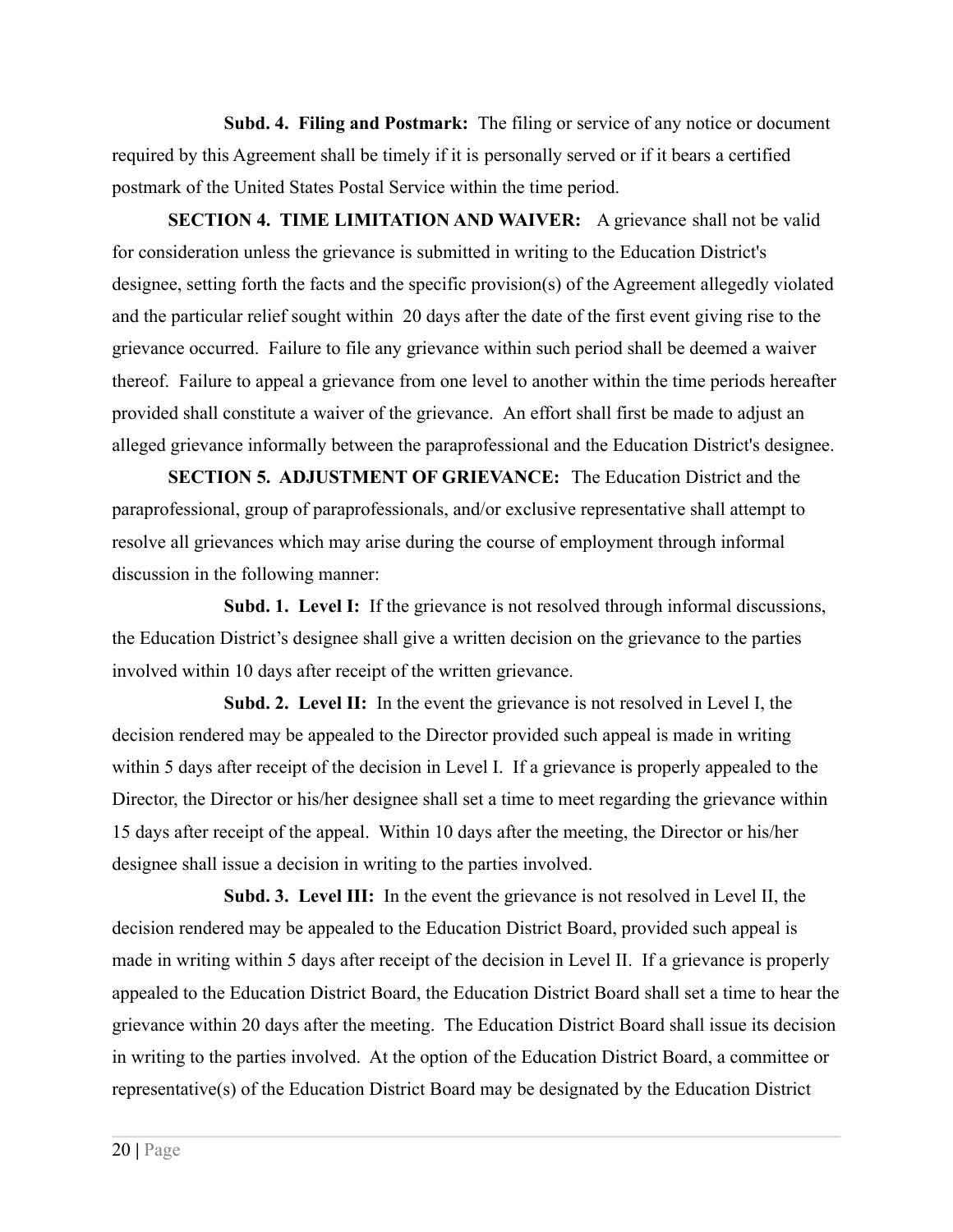Board to hear the appeal at this level and report the findings and recommendations to the Education District Board. The Education District Board shall then render its decision.

**SECTION 6. EDUCATION DISTRICT BOARD REVIEW:** The Education District Board reserves the right to review any decision issued under Level I or Level II of this procedure provided the Education District Board or its representative(s) notifies the parties of the intention to review within 10 days after the decision has been rendered. In the event the Education District Board reviews a grievance under this section, the Education District Board reserves the right to reverse or modify such decision.

**SECTION 7. DENIAL OF GRIEVANCE:** Failure by the Education District Board or its representative(s) to issue a decision within the time periods provided in this article shall constitute a denial of the grievance, and the paraprofessional may appeal it to the next level.

**SECTION 8. ARBITRATION PROCEDURES:** In the event that the Exclusive Representative and the Education District are unable to resolve any grievance, the grievance may be submitted to arbitration by the Exclusive Representative as defined in this article:

**Subd. 1. Request:** A request to submit a grievance to arbitration must be in writing signed by the Exclusive Representative, and such request must be filed in the office of the Director within 10 days following the decision in Level III above.

**Subd. 2. Prior Procedure Required:** No grievance shall be considered by the arbitrator which has not been first duly processed in accordance with the grievance procedure and appeal provisions.

**Subd. 3. Selection of Arbitrator:** Upon the proper submission of a grievance under the terms of this procedure, the parties shall, within 10 days after the request to arbitrate, attempt to agree upon the selection of an arbitrator. If no agreement on an arbitrator is reached, either party may request the BMS to appoint an arbitrator, providing such request is made within 20 days after request for arbitration. The request shall ask that the appointment be made within 30 days after the receipt of said request.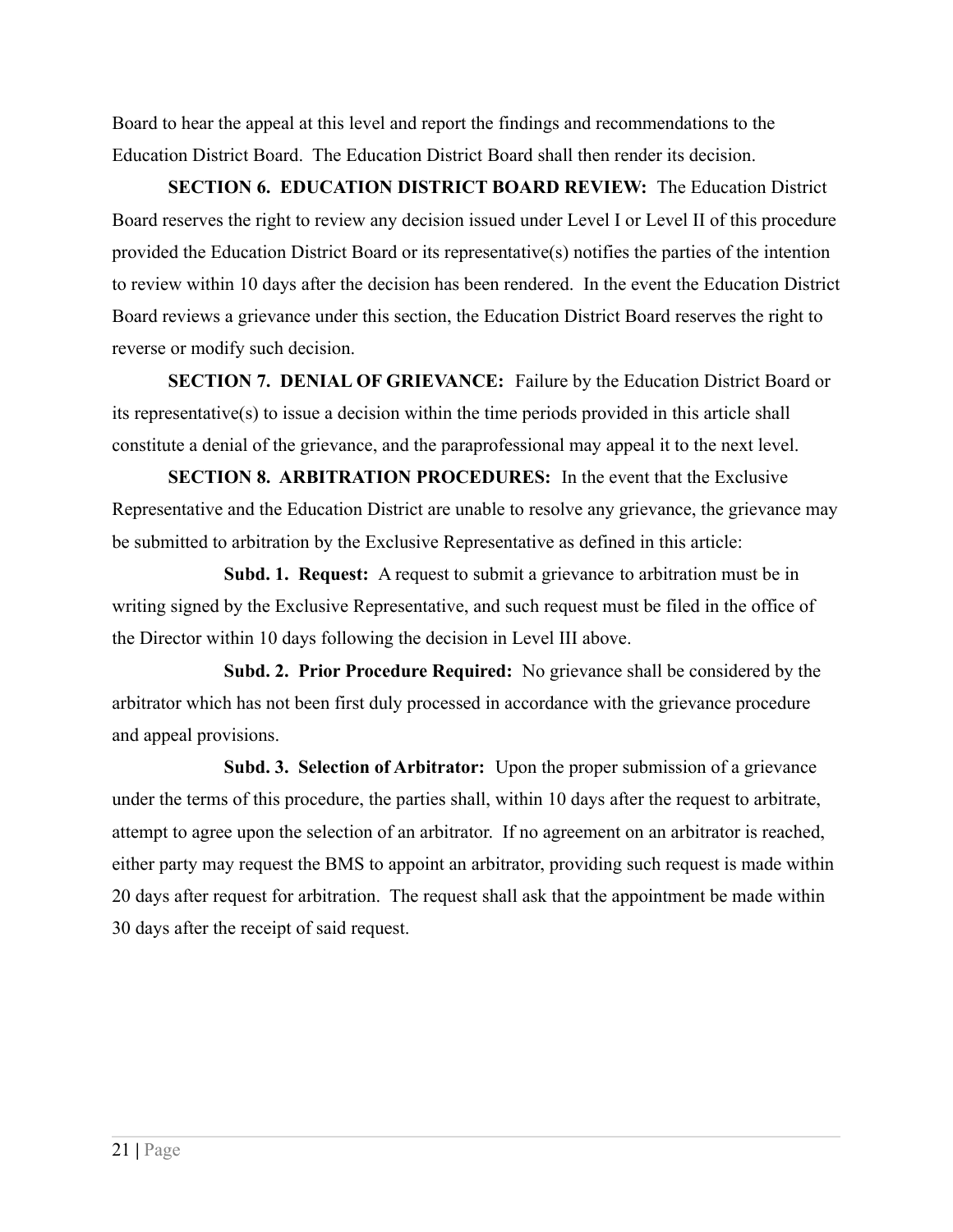**Subd. 4. Submission of Grievance Information:** Upon appointment of the arbitrator, the appealing party shall, within 5 days after notice of appointment, forward to the arbitrator, with a copy to the Director, the submission of the grievance which shall include the following:

- (1) the issues involved,
- (2) statement of the facts,
- (3) position of the grievant,
- (4) the written information relating to Section 5. above.

The Education District may make a similar submission of information relating to the grievance either before or at the time of the hearing.

**Subd. 5. Hearing:** The grievance shall be heard by a single arbitrator, and both parties may be represented by such person or persons as they may choose and designate, and the parties shall have the right to a hearing at which time both parties will have the opportunity to submit evidence, offer testimony, and make oral or written arguments relating to the issues before the arbitrator. The proceeding before the arbitrator shall be a hearing de novo.

**Subd. 6. Decision:** The decision by the arbitrator shall be rendered within 30 days after the close of the hearing. The decision by the arbitrator in cases properly before him/her shall be final and binding upon the parties, subject, however, to the limitations of arbitration decisions as provided in the PELRA. The arbitrator shall issue a written decision and order, including findings of fact which shall be based upon substantial and competent evidence presented at the hearing. All witnesses shall be sworn upon oath by the arbitrator.

**Subd. 7. Expenses:** Each party shall bear its own expenses in connection with arbitration including expenses relating to the party's representatives, witnesses, and any other expenses which the party incurs in connection with presenting its case in arbitration. A transcript or recording, if requested by either or both parties, and any other expenses which the parties mutually agree are necessary for the conduct of the arbitration shall be paid for equally.

**Subd. 8. Jurisdiction:** The arbitrator shall have jurisdiction over disputes or disagreements relating to grievances properly before him/her pursuant to the terms of this procedure. The jurisdiction of the arbitrator shall not extend to proposed changes in terms and conditions of employment as contained in this written Agreement; nor shall an arbitrator have jurisdiction over any grievance which has not been submitted to arbitration in compliance with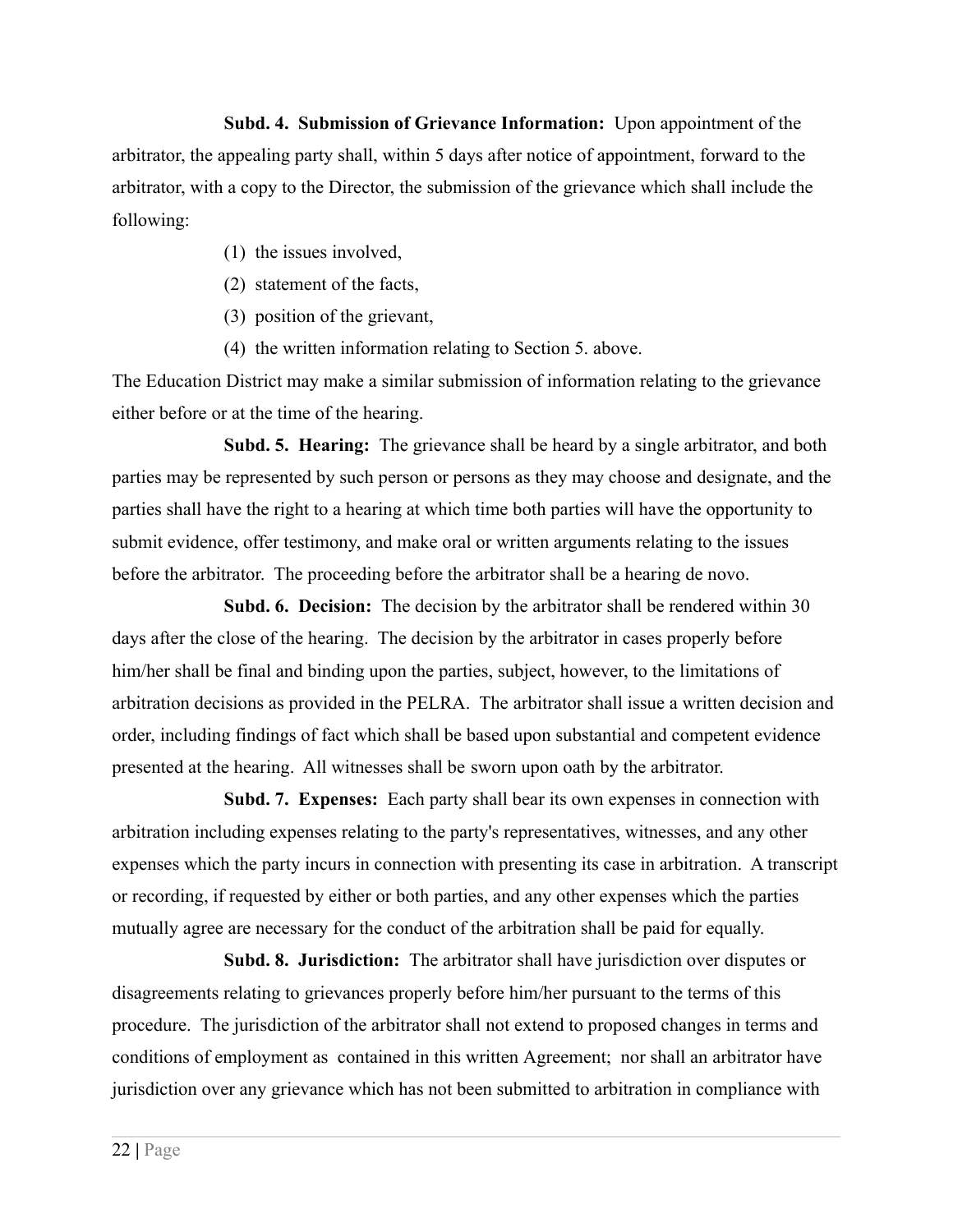the terms of the grievance and arbitration procedure as outlined in this article; nor shall the jurisdiction of the arbitrator extend to matters of inherent managerial policy, which shall include, but are not limited to, such areas of discretion or policy as the functions and programs of the Education District, its overall budget, utilization of technology, the organizational structure, and selection and direction and number of personnel. In considering any issue in dispute, in his/her order, the arbitrator shall give due consideration to the statutory rights and obligation of the Education District to efficiently manage and conduct its operation within the legal limitations surrounding the financing of such operations.

**SECTION 9. ELECTION OF REMEDIES AND WAIVER:** A party instituting any action, proceeding, or complaint in a federal or state court of law or before an administrative tribunal, federal agency, state agency, or seeking relief through any statutory process for which relief may be granted, the subject matter of which may constitute a grievance under this Agreement, shall immediately thereupon waive any and all rights to pursue a grievance under this article. Upon instituting a proceeding in another forum as outlined in this Agreement, the paraprofessional shall waive the right to initiate a grievance pursuant to this article, or, if the grievance is pending in the grievance procedure, the right to pursue it further shall be immediately waived. This section shall not apply to actions to compel arbitration as provided in this Agreement or to enforce the award of an arbitrator.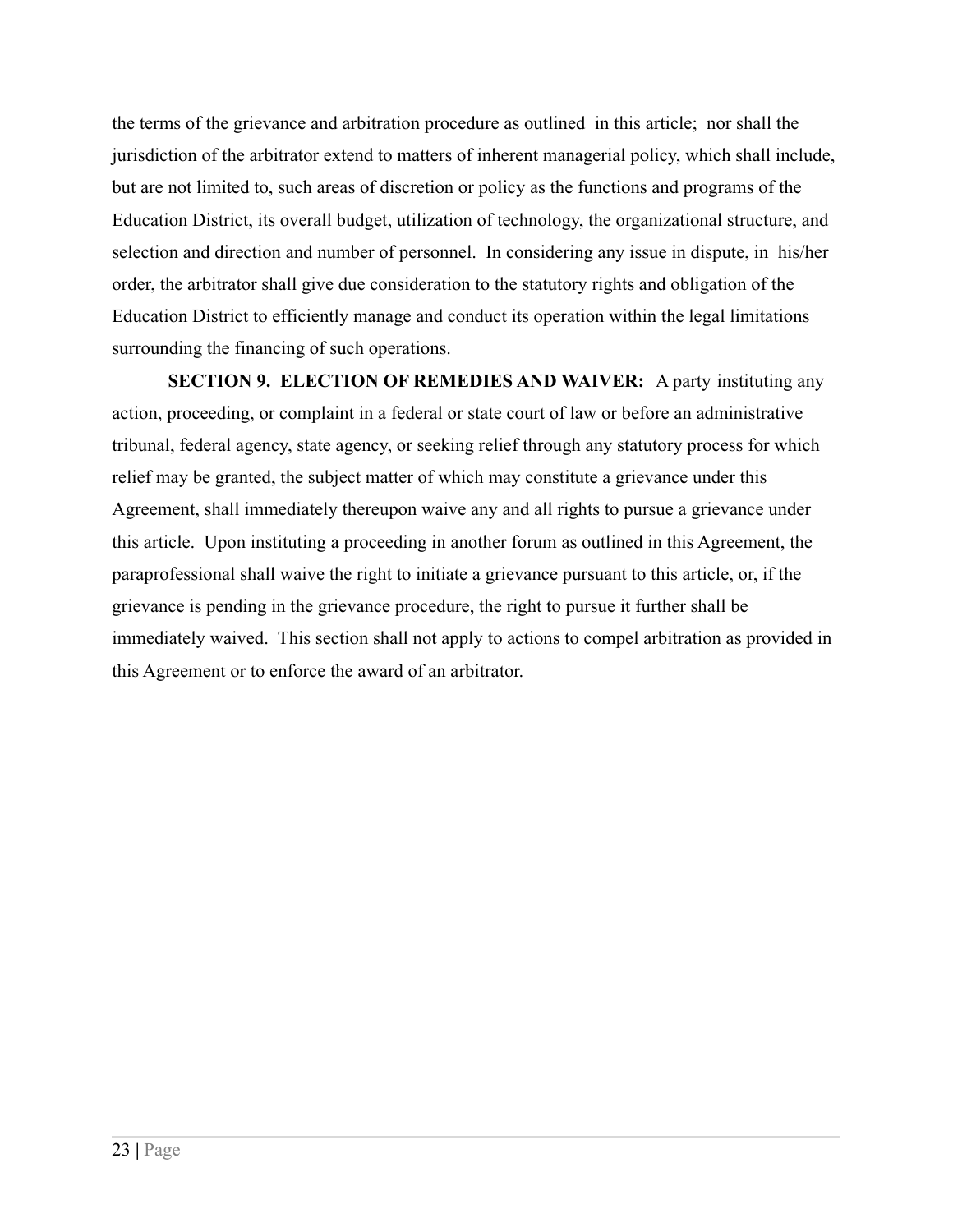#### **ARTICLE XV SUSPENSION WITHOUT PAY**

#### **SECTION 1. DISCIPLINE, SUSPENSION, AND DISMISSAL OF SCHOOL**

**DISTRICT EMPLOYEES:** Progressive discipline procedures are covered in Education District Policy 403.

**SECTION 1. WITHOUT PAY:** A paraprofessional may be suspended without pay for reasons addressed in Education District Policy 403.

**SECTION 2. NOTICE:** Suspension shall take effect upon the paraprofessional's receipt of written notification from the Director, stating the grounds for suspension together with a statement that the paraprofessional may make a written request within 5 work days after receipt of such notification for a hearing before the Education District Board to review the suspension. If no hearing is requested within such 5-work-day period, the paraprofessional shall be deemed to have acquiesced to the suspension.

**SECTION 3. HEARING:** If the paraprofessional requests a hearing within the 5-work-day period, the hearing shall take place within 10 work days after receipt of the request for hearing. At the option of the Education District Board, the hearing may be by a committee or a designated representative of the Education District Board. The Education District Board reserves the right to affirm, reduce, or reverse the suspension action. In the event the suspension is reversed or reduced, the paraprofessional shall be compensated appropriately for any salary loss during the period of the suspension not affirmed by the Education District Board. The paraprofessional shall be notified of the date, time, and place of the hearing, and the Education District Board shall issue its decision within 10 work days after the conclusion of the hearing.

**SECTION 4. GRIEVANCE:** The decision of the Education District Board shall be subject to the grievance procedure commencing at the arbitration level, provided written notification requesting arbitration is received by the Director within 5 work days after receipt of the Education District Board's decision.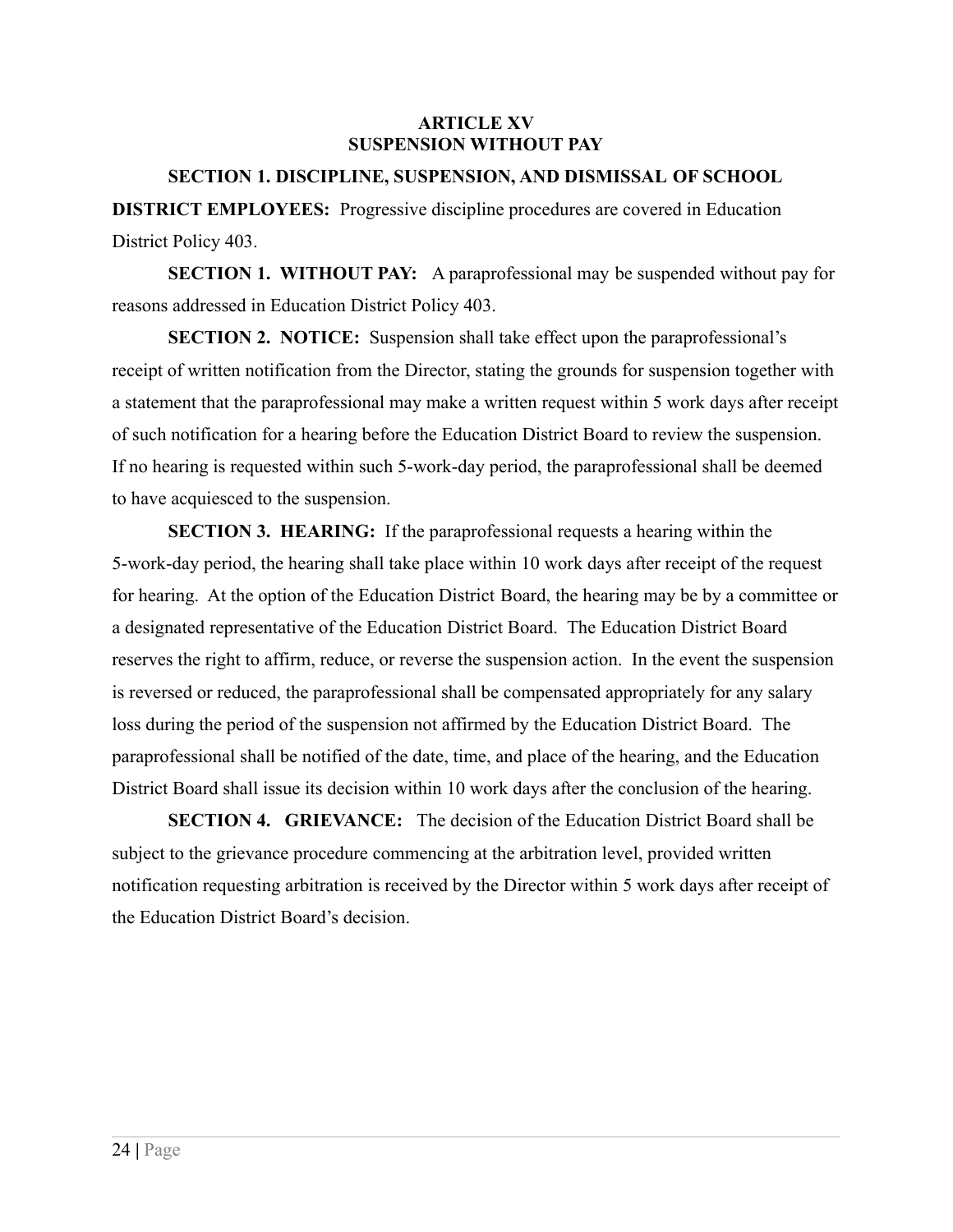# **ARTICLE XVI DURATION**

**SECTION 1. TERMS AND REOPENING NEGOTIATIONS:** The Agreement shall remain in full force and effect for period commencing upon the date of its execution through June 30, 2022, and thereafter as provided by the PELRA. If the exclusive representative desires to modify or amend this Agreement commencing on July 1, 2020, it shall give written notice of such intent to the other party no later than May 1, 2022. If such notice is not timely served, the Education District shall not be required to negotiate any terms of employment for the following school year. Unless otherwise mutually agreed, the parties shall not commence negotiations more than 120 days prior to the expiration of this Agreement.

**SECTION 2. EFFECT:** This Agreement constitutes the full and complete Agreement between the Education District and the exclusive representative. The provisions of this Agreement relating to terms and conditions of employment supersede any and all prior Agreements, resolutions, practices, and Education District policies, rules, or regulations concerning terms and conditions of employment inconsistent with these provisions. Nothing in this Agreement shall be construed to obligate the Education District to continue or discontinue existing or past practices or prohibit the Education District from exercising all management rights and prerogatives, except insofar as this exercise would be in express violation of any term or terms of this Agreement.

**SECTION 3. FINALITY:** Pursuant to M.S. 179A.20, Subd. 3., any matters relating to the current Agreement term, whether or not referred to in this Agreement, shall not be open for negotiation during the term of this Agreement.

**SECTION 4. SEVERABILITY:** The provisions of this Agreement shall be severable, and if any provision or the application of any such provision under any circumstances is held invalid, it shall not affect any other provisions of the application of any provision of the Agreement.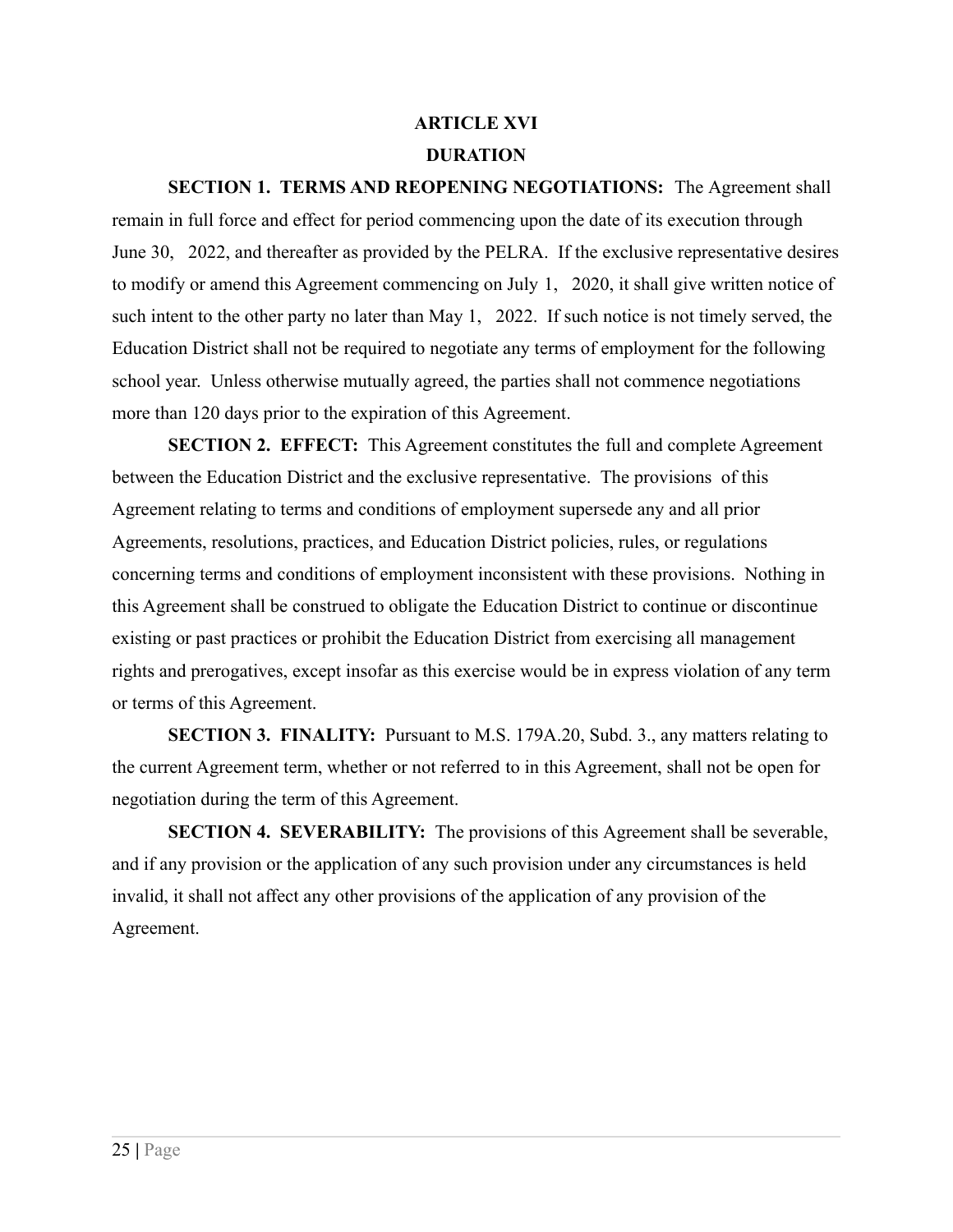**IN WITNESS WHEREOF,** the parties have executed this Agreement as follows:

For: **The Education District Board:**

 $\mathcal{L}_\text{max}$  , and the contribution of the contribution of the contribution of the contribution of the contribution of the contribution of the contribution of the contribution of the contribution of the contribution of t Education District Board Chair **Office of Business Affairs** 

<u> 1989 - Johann Barnett, fransk politiker (</u> Date: \_\_\_\_\_\_\_\_\_\_\_\_\_\_\_\_\_\_\_\_\_\_\_ Date:\_\_\_\_\_\_\_\_\_\_\_\_\_\_\_\_\_\_\_\_\_\_\_\_\_

For: **The Exclusive Representative:**

President

<u> 1989 - Johann Barn, fransk politik amerikansk politik (</u> Date: \_\_\_\_\_\_\_\_\_\_\_\_\_\_\_\_\_\_\_\_\_\_\_ Date: \_\_\_\_\_\_\_\_\_\_\_\_\_\_\_\_\_\_\_\_\_\_\_\_\_

Chair, Negotiation's Committee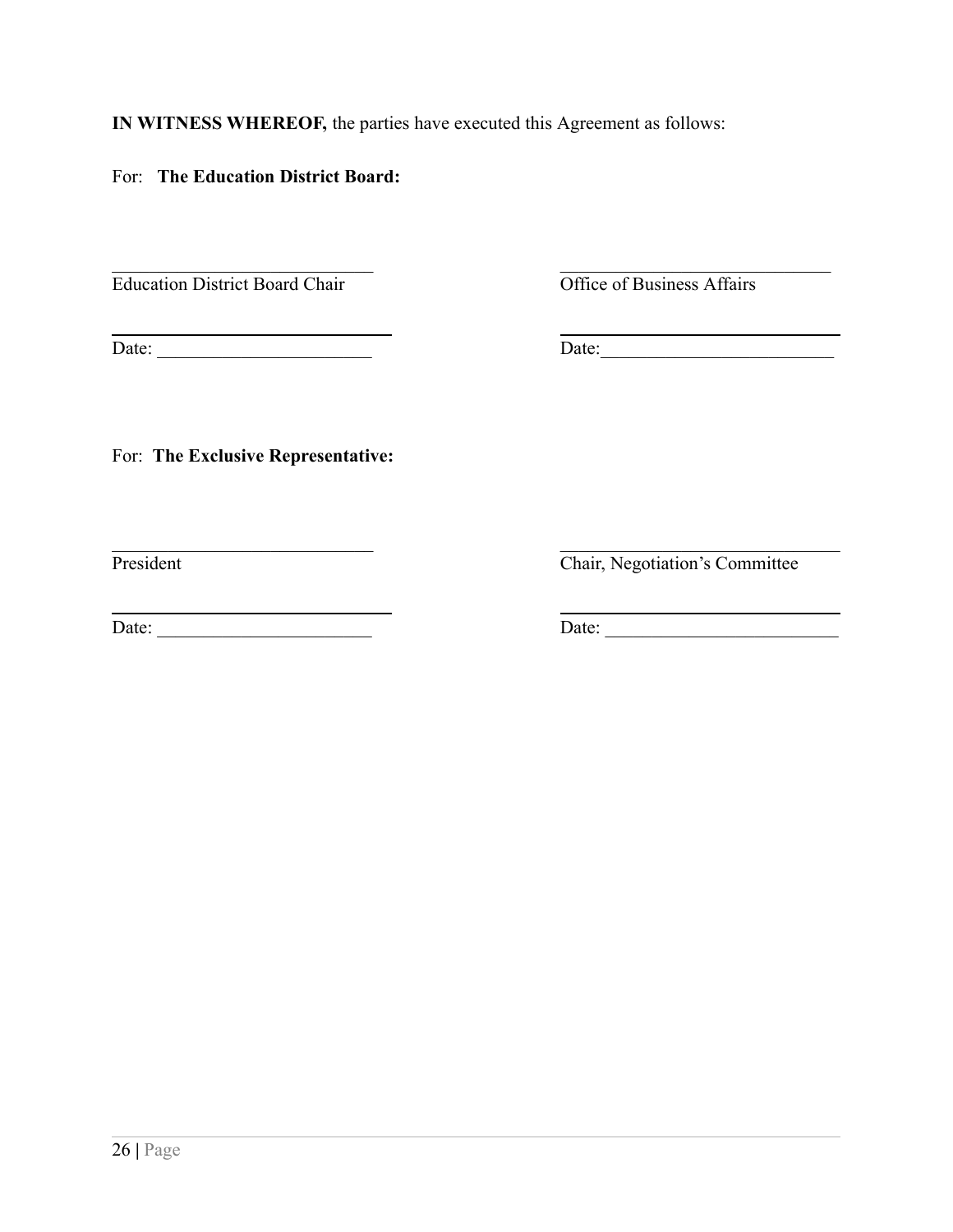### **SCHEDULE A**

### **INSURANCE PAYMENTS**

The Education District will contribute:

A. (1) for 2020-2021: \$500.00 per month to pay health-hospitalization insurance for paraprofessionals working at least 6 hours per day and 9 months per year for 2021-2022: \$500.00 per month to pay health-hospitalization insurance for paraprofessionals working at least 6 hours per day and 9 months per year.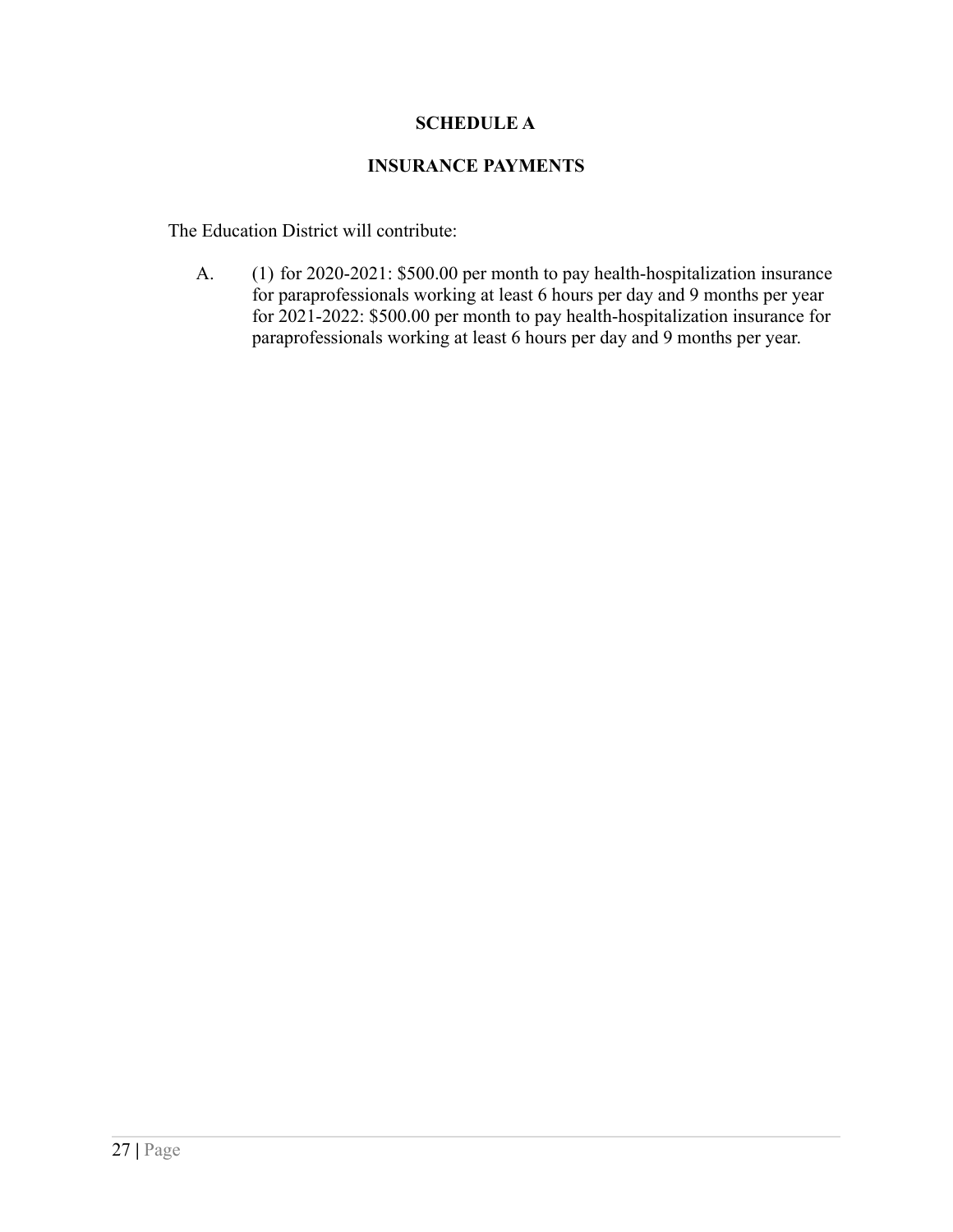#### **SCHEDULE B**

|             | Reg. Ed. | <b>EC/SPED</b> | <b>Setting IV</b> |
|-------------|----------|----------------|-------------------|
| <b>Step</b> | Para     | Para           | Para              |
| 1           | 13.40    | 13.90          | 14.50             |
| 2           | 13.87    | 14.37          | 14.96             |
| 3           | 14.35    | 14.83          | 15.44             |
| 4           | 14.80    | 15.29          | 15.89             |
| 5           | 15.27    | 15.76          | 16.36             |
| 6           | 15.73    | 16.23          | 16.82             |
| 7           | 16.20    | 16.69          | 17.30             |
| 8           | 16.66    | 17.15          | 17.75             |
| 9           | 17.12    | 17.62          | 18.21             |
| 10          | 17.60    | 18.09          | 18.69             |
| 11          | 18.06    | 18.55          | 19.15             |

#### **SALARY SCHEDULE 2020-2021**

#### **SALARY SCHEDULE 2021-2022**

|                  | Reg. Ed. | <b>EC/SPED</b> | <b>Setting IV</b> |
|------------------|----------|----------------|-------------------|
| <b>Step</b>      | Para     | Para           | Para              |
| 1                | 13.67    | 14.17          | 14.79             |
| $\boldsymbol{2}$ | 14.14    | 14.65          | 15.26             |
| 3                | 14.63    | 15.12          | 15.75             |
| 4                | 15.09    | 15.59          | 16.21             |
| 5                | 15.57    | 16.07          | 16.69             |
| 6                | 16.04    | 16.55          | 17.16             |
| 7                | 16.52    | 17.02          | 17.65             |
| 8                | 16.99    | 17.49          | 18.11             |
| 9                | 17.46    | 17.97          | 18.57             |
| 10               | 17.95    | 18.45          | 19.07             |
| 11               | 18.42    | 18.92          | 19.53             |

2020-2021 salary will increase one (1) step. 2021-2022 salary will increase one (1) step. In the second year after reaching Step 11, a paraprofessional successfully completing a school year will receive a \$200.00 stipend for that year and each subsequent year.

The steps listed above do not necessarily correspond to years employed.

Initial placement on the salary schedule will be determined by the District dependent on relevant experience in the field.